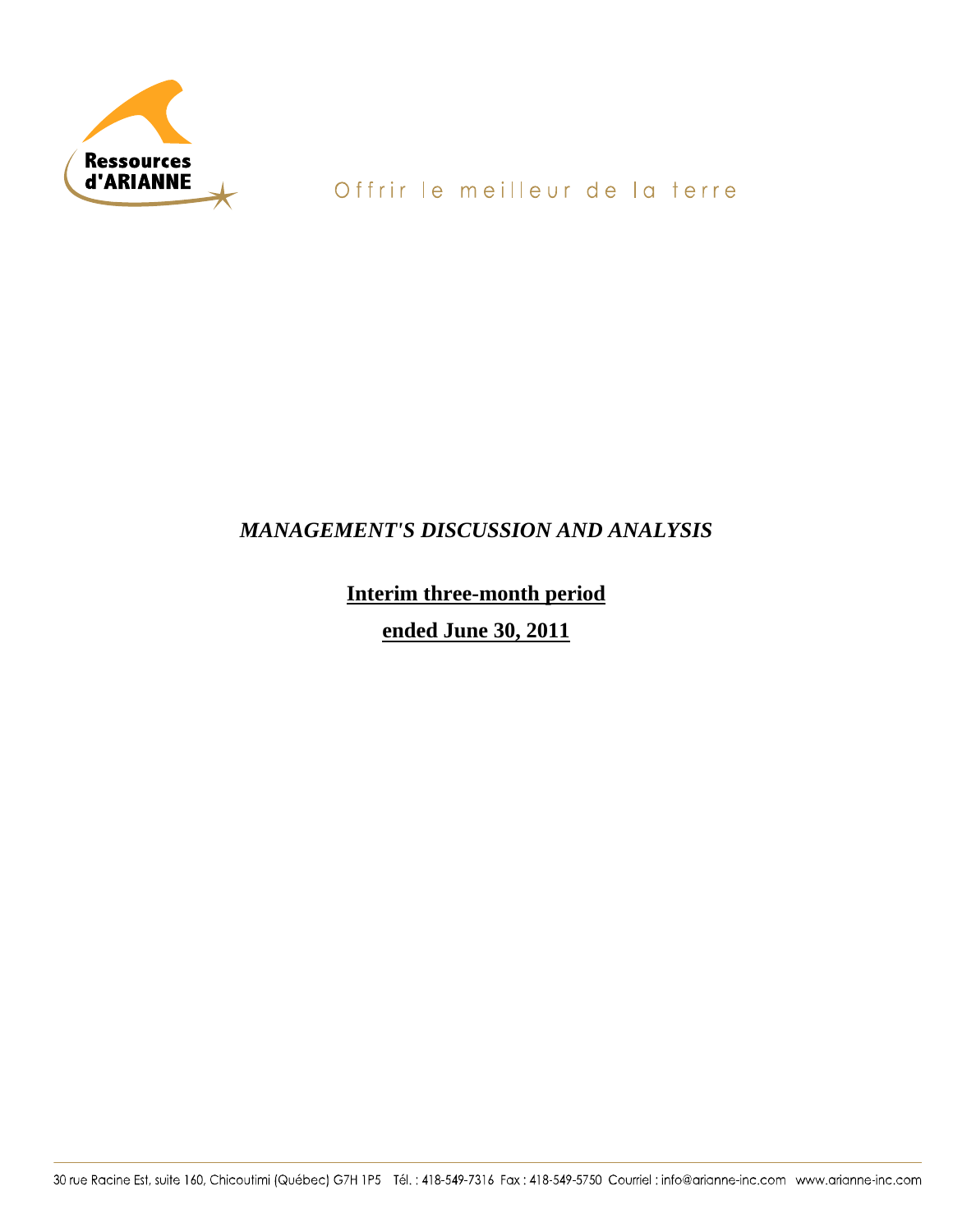### **POINT OF VIEW OF MANAGEMENT**

This Management's Discussion and Analysis explains the financial results from the management's point of view. It presents an analysis of the financial position and the future prospects for Arianne Resources Inc. (the Company) for the period ended June 30, 2011. This report constitutes both a complement and a supplement to our financial statements. It should be read in conjunction with the annual audited financial statements.

The working currency of the Company is expressed in Canadian dollars. At present, the working currency has no impact on the Company's cash flows, risk profile, and exposure to economic risks.

### **PROSPECTIVE STATEMENTS**

This MD&A contains information on past performance and outlooks for the future. Prospective statements related to financial information are based on a number of factors and are subject to risks and uncertainties. Future activities are influenced by the volatility of global financial markets, risks related to the mining industry, mineral resource estimates, and the Company's ability to obtain public financing. Please note that actual results may differ from prospective information.

### **CORE ACTIVITIES AND MAIN SECTORS**

The Company's core activities consist in the acquisition, exploration, appraisal, development and, as the case may be, mining of mining properties. The Company is the beneficial owner or has an option to acquire various mining properties, mostly located in Québec but also in Mexico.

Mineral exploration and development of mining properties constitute its main activities. It is called upon to execute various agreements inherent to the mining industry, namely acquisition agreements or options to acquire mining rights and joint venture agreements.

Arianne Resources Inc. is a mineral exploration company based in Québec and established in 1997. The Company, incorporated under Part 1A of the Companies Act of Québec, is the result of a merger between Les Ressources d'Arianne Inc. and Minerais Bruneau Inc., subsequent to a reverse takeover that took place on February 27, 2003. The Company's shares were registered, from that date until early July 2009, on the TSX Venture Exchange, under ticker symbol «DAR».

Under a special resolution voted by shareholders on June 11, 2009, the Company consolidated its share capital on the basis of five former shares for one new share. The corporate name of the Company was not modified, but on July 2, 2009, the TSX Venture Exchange announced that Arianne Resources Inc., formerly traded under symbol DAR, would change its ticker symbol and from now on would be referred to under «DAN».

The share capital consists of an unlimited number of common shares without par value. As at June 30, 2011, 64.7 million common shares are outstanding.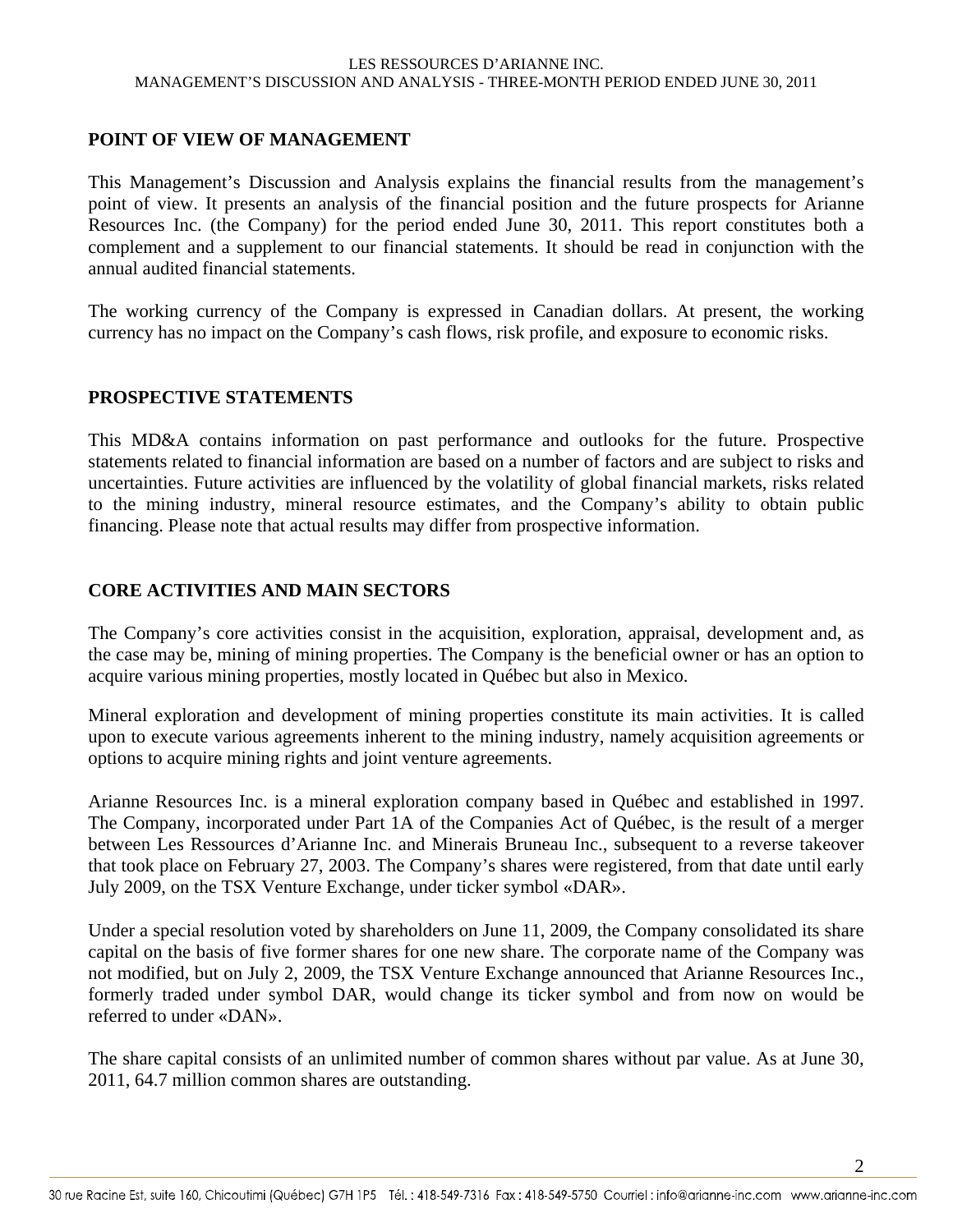### **IMPORTANT TRENDS AND FACTORS**

### - **Public Relations and Company Visibility**

Within the scope of its Investor Relations policy, Arianne took part in the  $79<sup>th</sup>$  IFA (International Fertilizer Industry Association) Annual Conference, held in Montreal on May 23 to 25. The conference was very enlightening and provided an opportunity to meet with various actors in the fertilizer industry (producers and buyers).

### - **Information Sessions**

Two information sessions were held in the towns of Dolbeau-Mistassini and Saguenay on June 8<sup>th</sup> and  $9<sup>th</sup>$  respectively, to consult the communities and gain their support for the Lac à Paul mining project. Nearly one hundred people participated and learned more about the various components of the project to operate an open pit phosphorus mine at Lac à Paul, in the Chute-des-Passes region north of Lac-Saint-Jean.

The process was conducted jointly by Arianne Resources with assistance from the Eco-Advising Chair of the Université du Québec à Chicoutimi. The information sessions were carried out as part of a research project on participatory methods. A second series of community meetings is being planned for the fall.

For more information about the public information sessions, please visit the website (in French only): http://synapse.uqac.ca/category/ressources-darianne/

### - **Research and Development**

The results of research conducted within the scope of the development of the Lac à Paul phosphorustitanium project, in cooperation with Photonic Knowledge Inc., are pending. The objective is to improve our understanding of the deposit's phosphorus enrichment. The results should be made public and released over the next few months.

### - **International Trends and Highlights**

The adverse weather conditions that affected 2010 seem to be repeated in 2011.

Indeed, many countries (including Canada) are experiencing record droughts or floods that destroy crops or prevent planting. This explains why the FAO Food Price Index is significantly higher than during the last food crisis in 2008. The price index did stabilize at the beginning of the year, however this is mainly due to a drop in sugar prices, which barely compensates for the increase in the price of other foodstuffs such as cereals.

With the implementation of certain measures in recent months to try to increase yields from cultivated land, 2011 cereal production should increase compared to 2010. However according to the FAO, "an increase in world production in 2011 is expected to ease the prevailing tight market but will not be sufficient to replenish stocks sufficiently." http://www.fao.org/worldfoodsituation/wfs-home/csdb/en/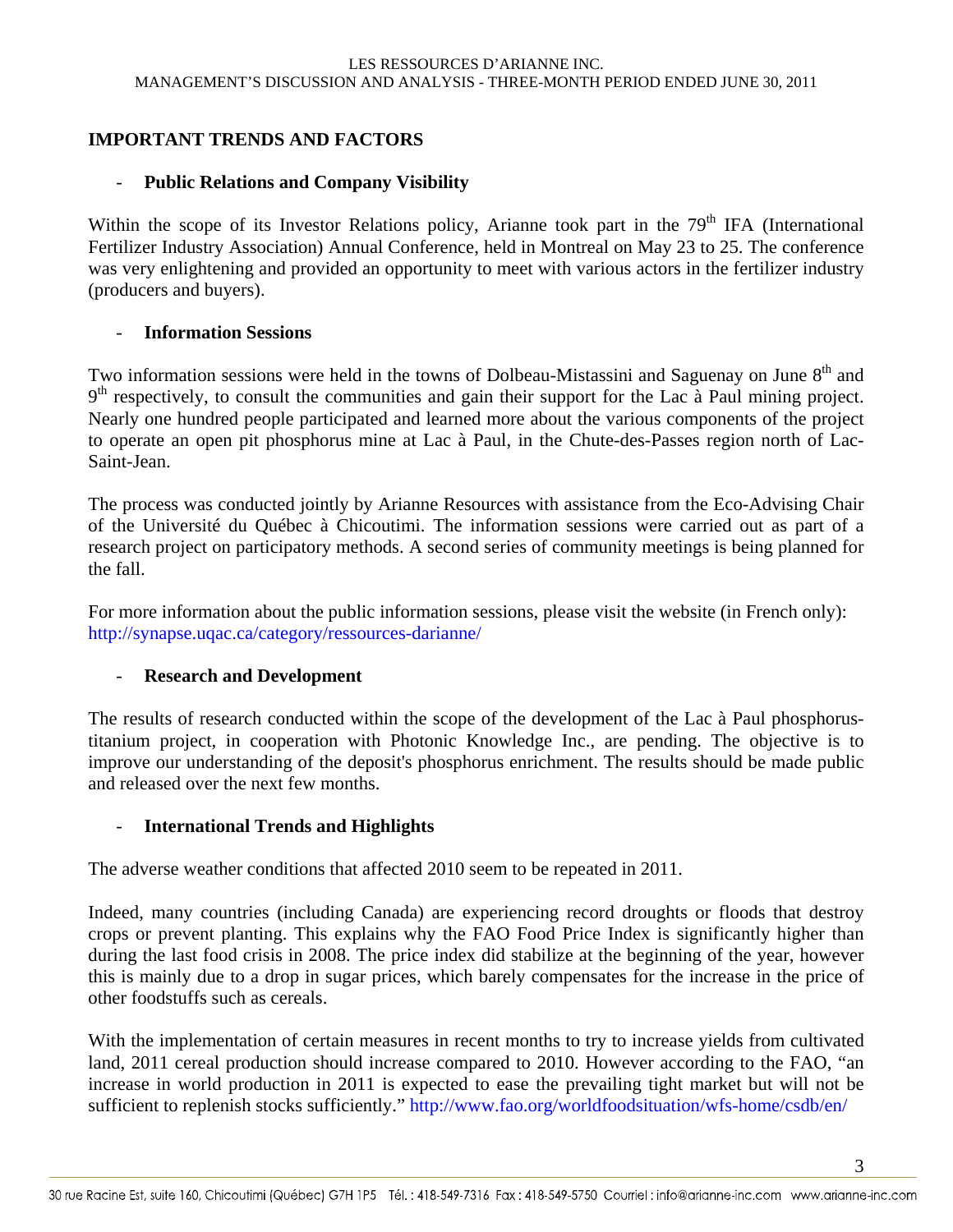This situation is more than precarious and the current food crisis could worsen with the slightest climatic or economic upheaval. To avoid this, it is imperative to rebuild global cereal stocks. The solutions proposed remain the same: increasing the land area available for agriculture or using fertilizers to increase productivity of current arable land. These measures have already led to an increase in fertilizer prices, which should continue in the coming months.



Sources : http://www.fao.org/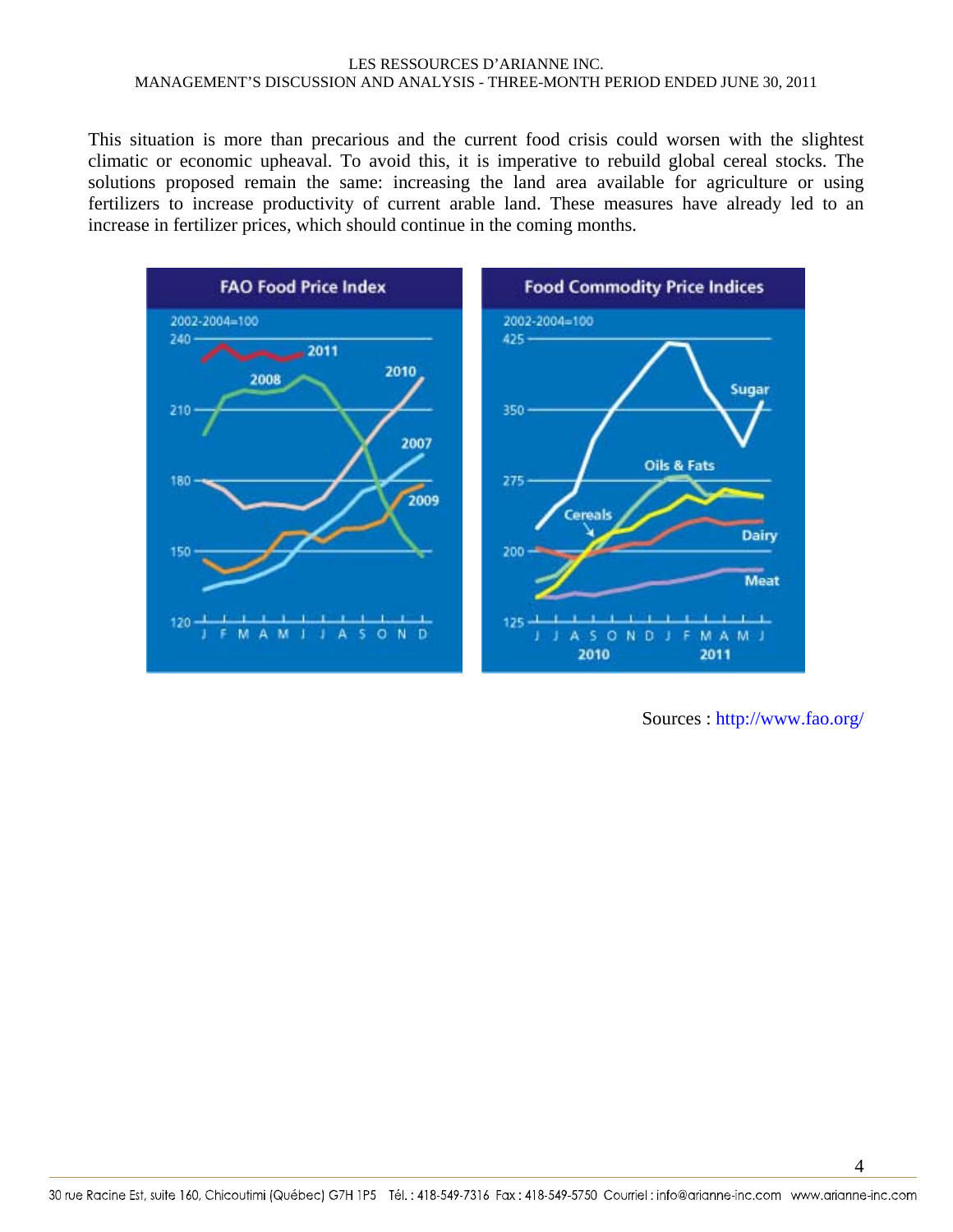### **DESCRIPTION OF PROJECTS AND EXPLORATION AND DEVELOPMENT WORK**

Only active projects, where exploration or development work was carried out over the second quarter 2011 are discussed in this report. All projects included in the Company's portfolio are listed in the following table:

| <b>Canada</b>                    | Secteur/Area                          | <b>Province</b> | Substance/<br><b>Commodity</b>                 | Nb de<br>claims   | Intérêt/Interest                                                    |
|----------------------------------|---------------------------------------|-----------------|------------------------------------------------|-------------------|---------------------------------------------------------------------|
| PROPRIÉTÉS/<br><b>PROPERTIES</b> |                                       |                 |                                                |                   |                                                                     |
| <b>Opinaca</b>                   | <b>Baie James</b><br><b>James Bay</b> | <b>Québec</b>   | $\underline{\mathbf{A}}\underline{\mathbf{u}}$ | $\underline{165}$ | 100% Ressources d'Arianne                                           |
| <b>Black Dog</b>                 | <b>Baie James</b><br>James bay        | Québec          | Au                                             | 23                | 100% Ressources d'Arianne                                           |
| Penaroya                         | Nord de l'Abitibi<br>North of Abitibi | Québec          | Au-Cu-Zn-<br>Ni                                | 6                 | 100% Ressources d'Arianne                                           |
| <b>Brouillan-Ouest</b>           | Nord de l'Abitibi<br>North of Abitibi | Québec          | Au-Cu-Zn-<br>Ni                                | 15                | 100 % Ressources d'Arianne<br>Mis sous option par NQ<br>Exploration |
| $R-14$                           | Chibougamau                           | Québec          | Au                                             | 78                | 100% Ressources d'Arianne                                           |
| Chico                            | Chibougamau                           | Québec          | Au                                             | 6                 | 100% Ressources d'Arianne                                           |
| Héva Ouest                       | Abitibi                               | Québec          | Au                                             | 4                 | 100% Ressources d'Arianne                                           |
| Héva Est                         | Abitibi                               | Québec          | Au                                             | 25                | 100% Ressources d'Arianne                                           |
| Mirepoix                         | Saguenay-Lac-Saint-Jean               | Québec          | $P-Ti$                                         | 30                | 100% Ressources d'Arianne                                           |
| Lac de la Roche                  | Saguenay-Lac-Saint-Jean               | Québec          | $P-Ti$                                         | 94                | 100% Ressources d'Arianne                                           |
| Zone 4                           | Saguenay-Lac-Saint-Jean               | Québec          | P-Ti                                           | 3                 | 100% Ressources d'Arianne                                           |
| Duhamel                          | Saguenay-Lac-Saint-Jean               | Québec          | $P-Ti$                                         | 95                | 100% Ressources d'Arianne                                           |
| Lac aux Canots                   | Saguenay-Lac-Saint-Jean               | Québec          | $P-Ti$                                         | 27                | 100% Ressources d'Arianne                                           |
| Laliberté                        | Saguenay-Lac-Saint-Jean               | Québec          | P-Ti                                           | 68                | 100% Ressources d'Arianne                                           |
| Perceneige                       | Saguenay-Lac-Saint-Jean               | Québec          | $P-Ti$                                         | 32                | 100% Ressources d'Arianne                                           |
| Étienniche                       | Saguenay-Lac-Saint-Jean               | Québec          | P-Ti                                           | 67                | 100% Ressources d'Arianne                                           |
| Taillon                          | Saguenay-Lac-Saint-Jean               | Québec          | P-Ti                                           | 10                | 100% Ressources d'Arianne                                           |
| Îles Blanche                     | Saguenay-Lac-Saint-Jean               | Québec          | P-Ti                                           | 287               | 100% Ressources d'Arianne                                           |

| <b>Canada</b>                     | Secteur/Area            | <b>Province</b> | Substance/<br><b>Commodity</b> | Nh de<br>claims | Intérêt/Interest           |
|-----------------------------------|-------------------------|-----------------|--------------------------------|-----------------|----------------------------|
| <b>DÉPÔTS/</b><br><b>DEPOSITS</b> |                         |                 |                                |                 |                            |
| Lac à Paul                        | Saguenay-Lac-Saint-Jean | Québec          | P-Ti                           | <u>449</u>      | 100 % Ressources d'Arianne |
| Capellière                        | Saguenay-Lac-Saint-Jean | Québec          | Marbre Blanc                   | $\overline{4}$  | 100 % Ressources d'Arianne |
| Boileau                           | Saguenay-Lac-Saint-Jean | Québec          | Quartzite                      | 4               | 100 % Ressources d'Arianne |
| Moly Hill                         | Abitibi                 | Québec          | Molybdène                      | $\overline{c}$  | 100 % Ressources d'Arianne |

| <b>Mexique/Mexico</b> | <b>État/State</b> | <b>Substance</b><br><b>Commodity</b> | Intérêt/Interest                                           |
|-----------------------|-------------------|--------------------------------------|------------------------------------------------------------|
| <b>El Rey</b>         | <b>Sinaloa</b>    | <u>Au, Ag</u>                        | <b>Option pour acquérir 100%</b><br>Option to acquire 100% |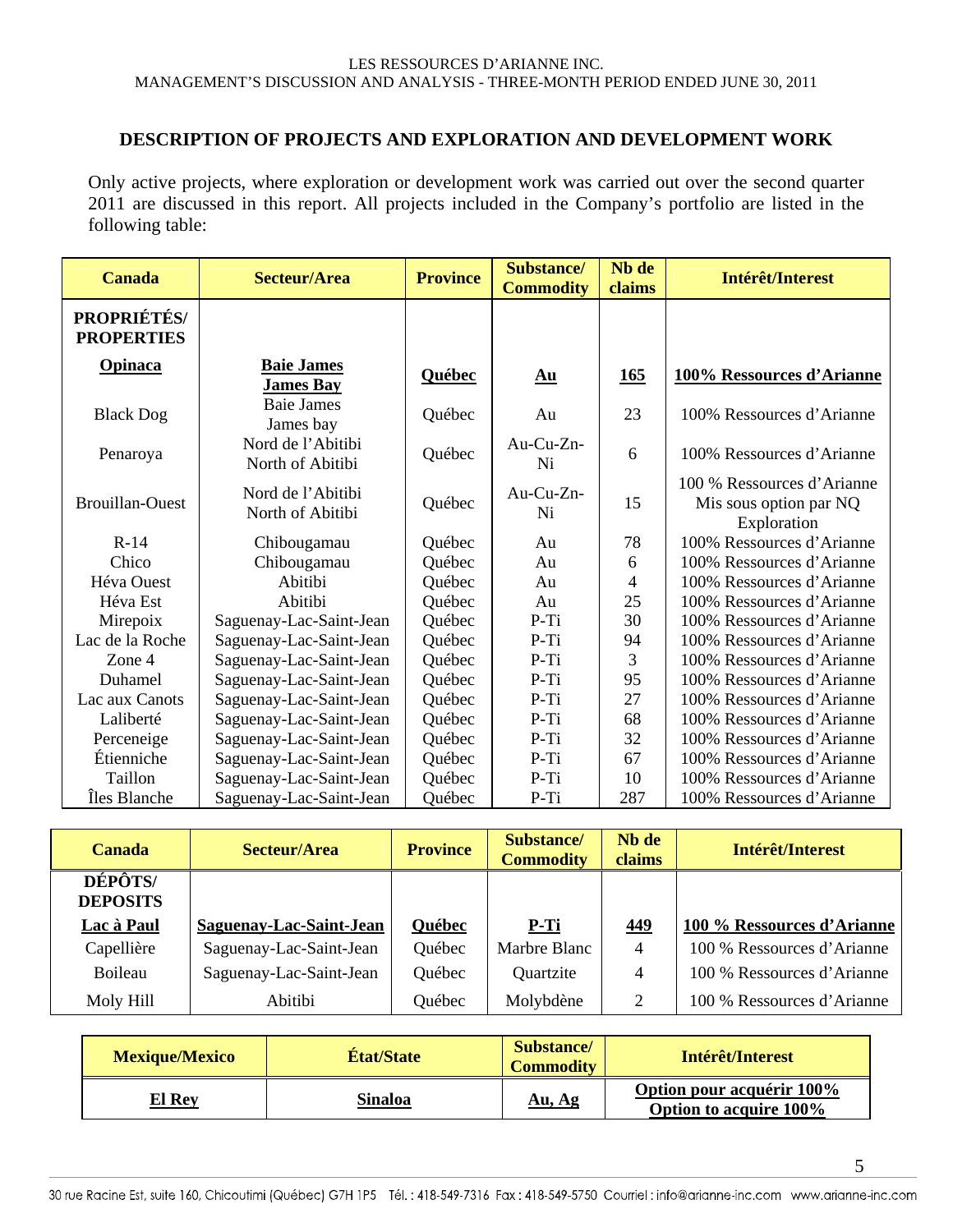The Company has interests in precious metals (including gold and silver) and industrial minerals (including rare earth elements). The flagship project for industrial minerals is the Lac à Paul phosphorus-titanium (apatite/ilmenite) deposits located north of the Saguenay–Lac-Saint-Jean region, Québec, Canada.

Important projects for precious metals include the El Rey gold-silver project located in Sinaloa State, Mexico, and gold and/or base metal projects in the James Bay region, where properties held by Arianne (Opinaca and Black Dog) are located in areas to the south and west of Opinaca Reservoir, Québec, Canada.

### - **New Claim Acquisitions**

During the second quarter, Arianne acquired several new claims in strategic areas for elements with strong economic potential. These claims may be divided based on their geological characteristics.

The first series of claims comprises eight new properties that were selected based on their geological and geophysical setting similar to the Lac à Paul property.

The second series of claims consists of six properties grouped under the Rare Earth project. The latter were selected based on geochemical surveys conducted by the Ministère des Ressources Naturelles et de la Faune (MNRF) and they all exhibit strong potential for rare earth elements. Some of these properties will be the focus of sampling work over the summer.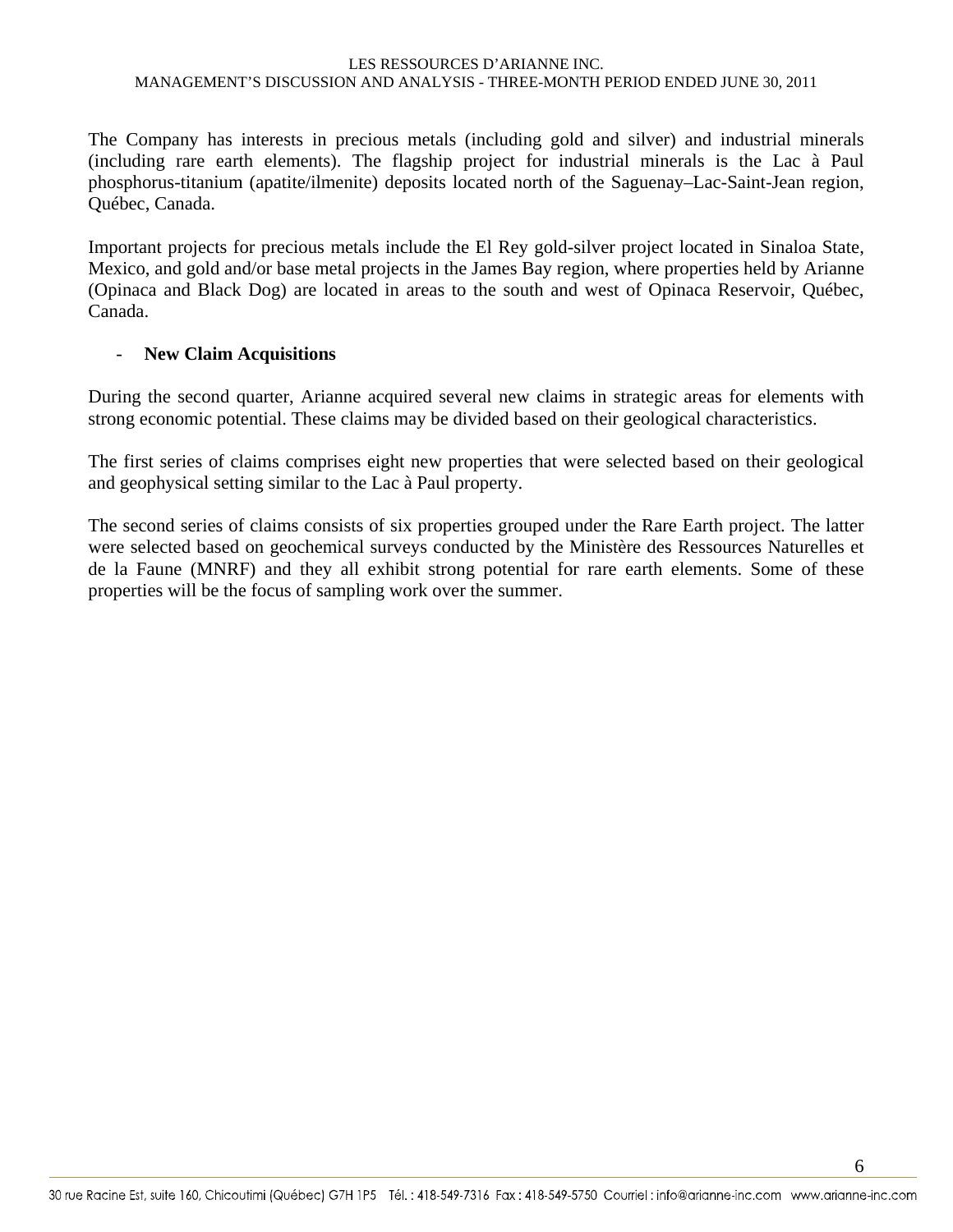### **INDUSTRIAL MINERAL PROPERTY**

### **THE LAC À PAUL PHOSPHORUS TITANIUM DEPOSITS, SAGUENAY–LAC-SAINT-JEAN**

For more than a year now, phosphate rock prices (phosphate concentrate) have steadily increased. The price currently stands at about US\$205-210/tonne for CFR India 72-75% BPL, equivalent to 33-34%  $P_2O_5$ , and US\$190-205/tonne for FOB Morocco 65-75% BPL, equivalent to 30-34%  $P_2O_5$  (source: Fertilizer Week dated July 7, 2011). For reference, the Lac à Paul concentrate contains about 39%  $P_2O_5$ .

Severe weather conditions experienced in 2010 destroyed a substantial proportion of worldwide crops and were responsible for many periods of upheaval in the grains industry. "From July to September 2010, wheat prices had surged by 60 to 80 percent in response to drought-fuelled crop losses in Russia and a subsequent export ban by the Russian Federation. Rice and maize prices also rose during that period. By December 2010, the FAO Food Price Index had topped its 2008 peak, with sugar, oils and fats increasing the most."(http://www.fao.org/isfp/about/en/).

The first two quarters of 2011 went more smoothly and the FAO Food Price Index stabilized. The index nevertheless remains higher than it was in 2008, during the last food crisis, such that the situation remains precarious. This explains the consolidation of prices for fertilizers and the products needed to manufacture them. It also explains why analysts do not foresee a drop in the price of these commodities over the coming years. Also, to meet global demand, new deposits need to be brought into production over the next few years to compensate for expected mine closures (Agrium, Kapuskasing, Ontario, Canada).

The current timing is very favourable for the development of the Lac à Paul project. Given the worldwide setting and the results to be released during the third quarter, Arianne management is very optimistic about its chances of bringing a mine into production over the coming years.

### **Lac à Paul Project**

### - **Location:**

This property is located about 200 km north of the Saguenay–Lac-Saint-Jean region. It consists of 449 claims covering a surface area of nearly 25,000 hectares.

The property is easily accessible using the Chutes-des-Passes logging road maintained by the Groupe Rémabec. The Dolbeau railway line is accessible by this road, a few hours drive away. The property is located a few kilometres from the Péribonka (Hydro-Québec) and Chutes-des-Passes (Rio Tinto Alcan) hydroelectric power stations. Many nearby lakes and rivers could provide the water supply required to mine the deposits.

### - **Resource Estimate and Scoping Study:**

The last resource estimate (announced March 22, 2010) indicates that resources in the Paul Zone now stand at **78.34 Mt** indicated resources and **58.25 Mt** inferred resources (NI 43-101 resource estimate prepared by SGS Geostat Ltd of Blainville).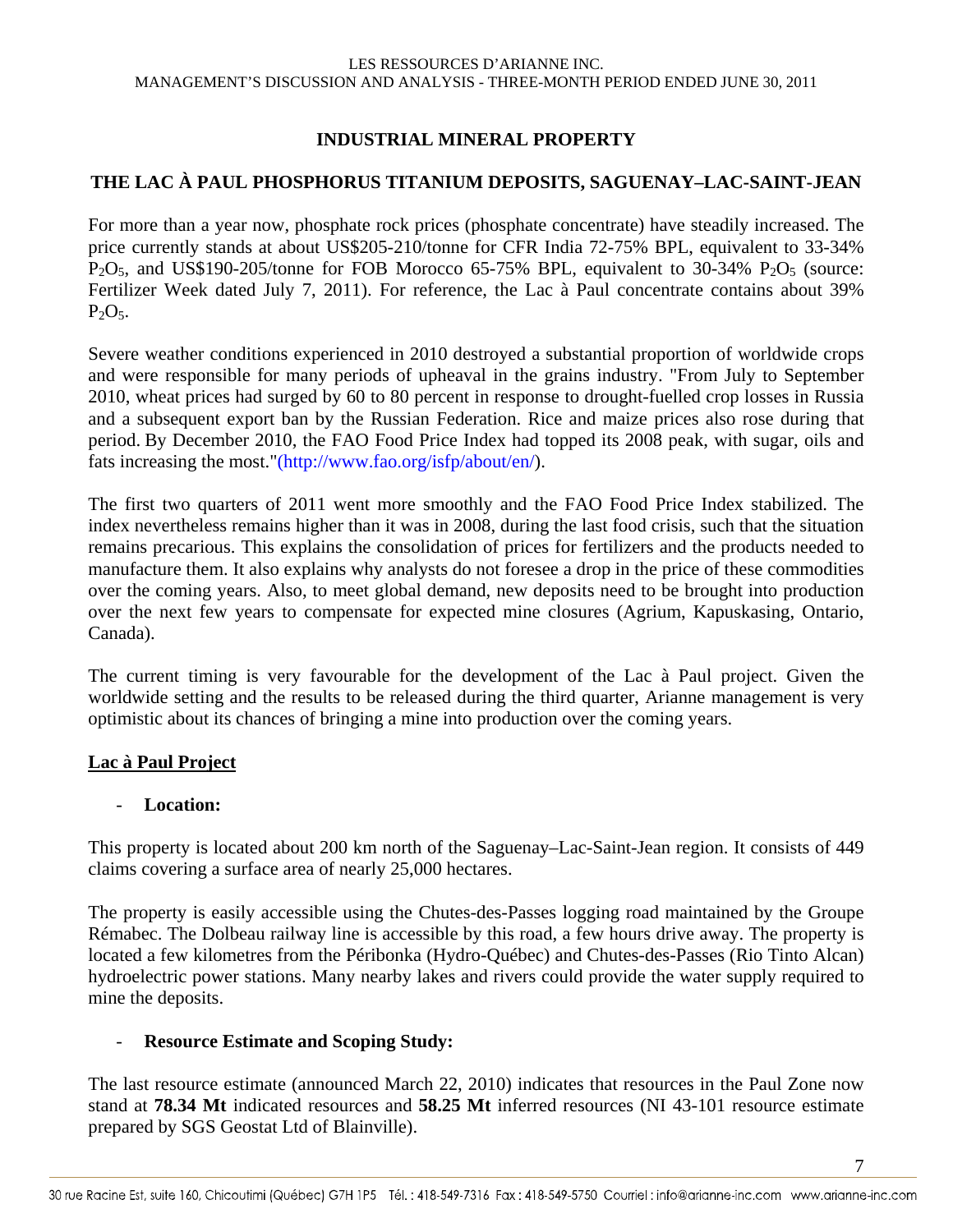### With the Paul, Manouane and 2 zones, aggregate resources on the Lac à Paul project total **78.34 million tonnes of indicated resources grading 7.24% P2O5 and 7.84% TiO2 and 260.15**  million tonnes of inferred resources at  $5.70\%$   $P_2O_5$  and  $7.64\%$  TiO<sub>2</sub> (cut-off grade at  $2\%$ ).

The last update of the Scoping Study initially prepared by IOS Services Géoscientifiques Inc. in the fall of 2009 indicates the project is very profitable at this stage. Only the resources in the Paul Zone were considered for this preliminary assessment. An annual production rate of 2 million tonnes (Mt) of apatite concentrate grading  $39.9\%$  P<sub>2</sub>O<sub>5</sub> is considered. This open pit mining project has an estimated mine life of 13 years based on the current resource estimate. Only apatite concentrates are taken into account, and no value has been attributed to potential iron or titanium concentrates.

#### **\$325M Infrastructure costs**

| Mine / Mine                                                                  | 50 M\$  |
|------------------------------------------------------------------------------|---------|
| Moulin / Mill                                                                | 135 M\$ |
| Préparation, parc à résidus, électricité, restauration                       | 67 M\$  |
| / Preparation, tailings site, electricity, rehabilitation                    |         |
| Camions de transport et débarcadère / Transportation trucks and docking area | 31 M\$  |
| Divers et ingénierie (15%) / Miscellaneous and engineering (15%)             | 42 M\$  |

#### **Operating costs**

| Coût de minage / Mining cost                             | $21,69$ \$/t |
|----------------------------------------------------------|--------------|
| Coût de traitement (\$/tonne) / Processing cost          | $29,20$ \$/t |
| Coûts de gestion (\$/tonne) / Management cost            | $7,63$ \$/t  |
| Coût du concentré (\$/tonne) / Cost of concentrate       | 58,52 \$/t   |
| Coûts de transport du concentré jusqu'au train (Dolbeau) | $13,72$ \$/t |
| / Shipping of concentrate to railway (Dolbeau)           |              |

### **Economic value (CAN\$)**

| Prix de vente du concentré à Dolbeau / Sales price of concentrate in Dolbeau                | $118,00$ \$/t |
|---------------------------------------------------------------------------------------------|---------------|
| Marge de bénéfice brut / Gross profit margin                                                | 38,80 %       |
| Valeur actuelle nette escomptée à 3% (VANE) / Discounted Net Present Value at 3% (DNPV)     | 439 M\$       |
| Taux de rentabilité interne (TRI) avant impôts / Internal Rate of Return (IRR) before taxes | 20,80 %       |

An agreement was concluded in late 2010 with COREM (Québec), in order to obtain concentrate from the processing of **ore from the Paul Zone**. This consortium of applied research for the treatment and processing of mineral substances was commissioned to develop the apatite recovery process based on tests performed in a pilot plant. The concentrate obtained in early July 2011 graded 38.5%  $P_2O_5$  and was shipped to the laboratories of the Jacobs Engineering Group Inc. in the United States. Over the next six weeks, Jacobs will manufacture phosphoric acid (a basic component for the production of fertilizer) and will test its quality. The results of these metallurgical and chemical tests will be included in the pre-feasibility study.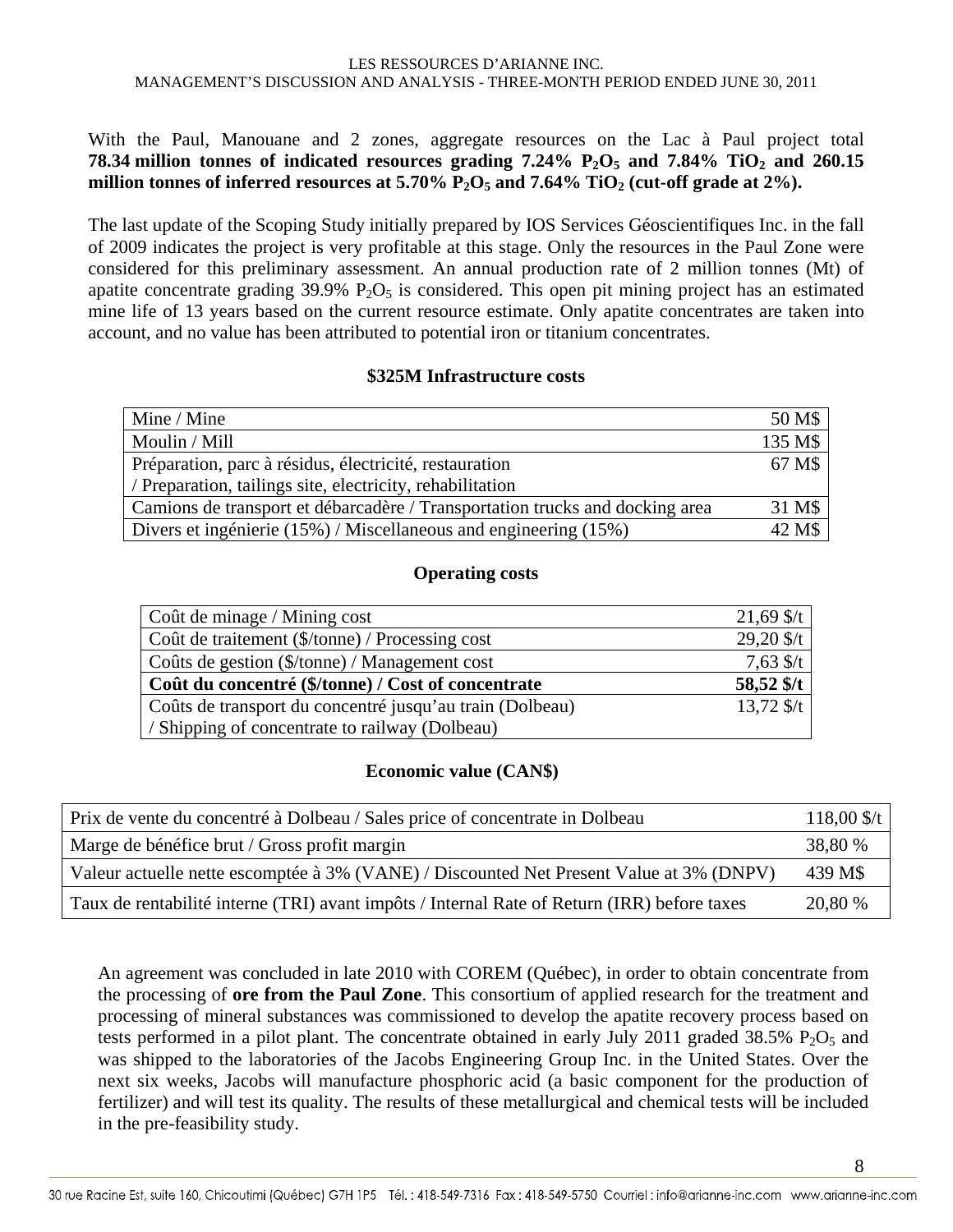### - **Definition Drilling on the Paul and Manouane Zones:**

Analytical results for the two definition drilling campaigns completed on the Paul and Manouane zones have now been received in full. A resource estimate based on these results will be released along with the pre-feasibility study in August 2011.

In the Paul Zone, results indicate **the zone extends to 400 metres vertical depth and remains open beyond this depth.** The objective of this campaign was to convert inferred resources in the Paul Zone into indicated resources.

Definition drilling results from the Manouane Zone were released on June 22, 2011 (see press release http://arianne-inc.com/userfiles/file/communique/2011\_22\_juin\_ang.pdf). The Manouane Zone now covers an area of about 1000 metres long by 250 metres wide (up from 800 m by 200 m). The zone remains open along strike to the east. This drilling campaign was designed to convert part of the inferred resources in this zone to the indicated category.

It is important to note that according to National Instrument 43-101, the new resource calculation to be prepared by SGS Geostat Inc., for both the Paul Zone and the Manouane Zone, must be disclosed along with a new economic assessment of the project. The new resource estimate will therefore be included in the pre-feasibility study currently being conducted by Met-Chem Inc. and expected to be available in August.

### - **Fieldwork during the second quarter:**

Over the past three months, three tours of the Lac à Paul site were organized. The first two involved investors and/or financial analysts and were designed to present the project and its related infrastructure. The third visit took place at the request of Met-Chem (in charge of the pre-feasibility study) and Dessau (in charge of the environmental impact study, in collaboration with Groupe Conseil Nutshimit based in Mashteuiatsh). This last site visit was carried out within the scope of the prefeasibility study and also served as an initial meeting for the environmental impact study.

Mapping and stripping (June 16) was carried out on the property from June 6 to 23, 2011. Surface sampling was conducted concurrently.

### - **Objectives for the next quarter:**

The next quarter promises to be very busy:

- New drilling is planned to begin in mid-August and continue throughout the fall.

- The environmental impact study was launched in early July. It will be conducted by Dessau, in collaboration with Groupe Conseil Nutshimit.

- Jacobs Engineering Group Inc. has been commissioned to manufacture phosphoric acid using the concentrate produced by COREM (grading  $38.5\%$  P<sub>2</sub>O<sub>5</sub>) and to test its quality.

- The results of these metallurgical and chemical tests and the new resource estimate will be included in the pre-feasibility study. We expect to release the results of this study at the end of August 2011.

- The second phase of community consultations is planned for the end of the third quarter.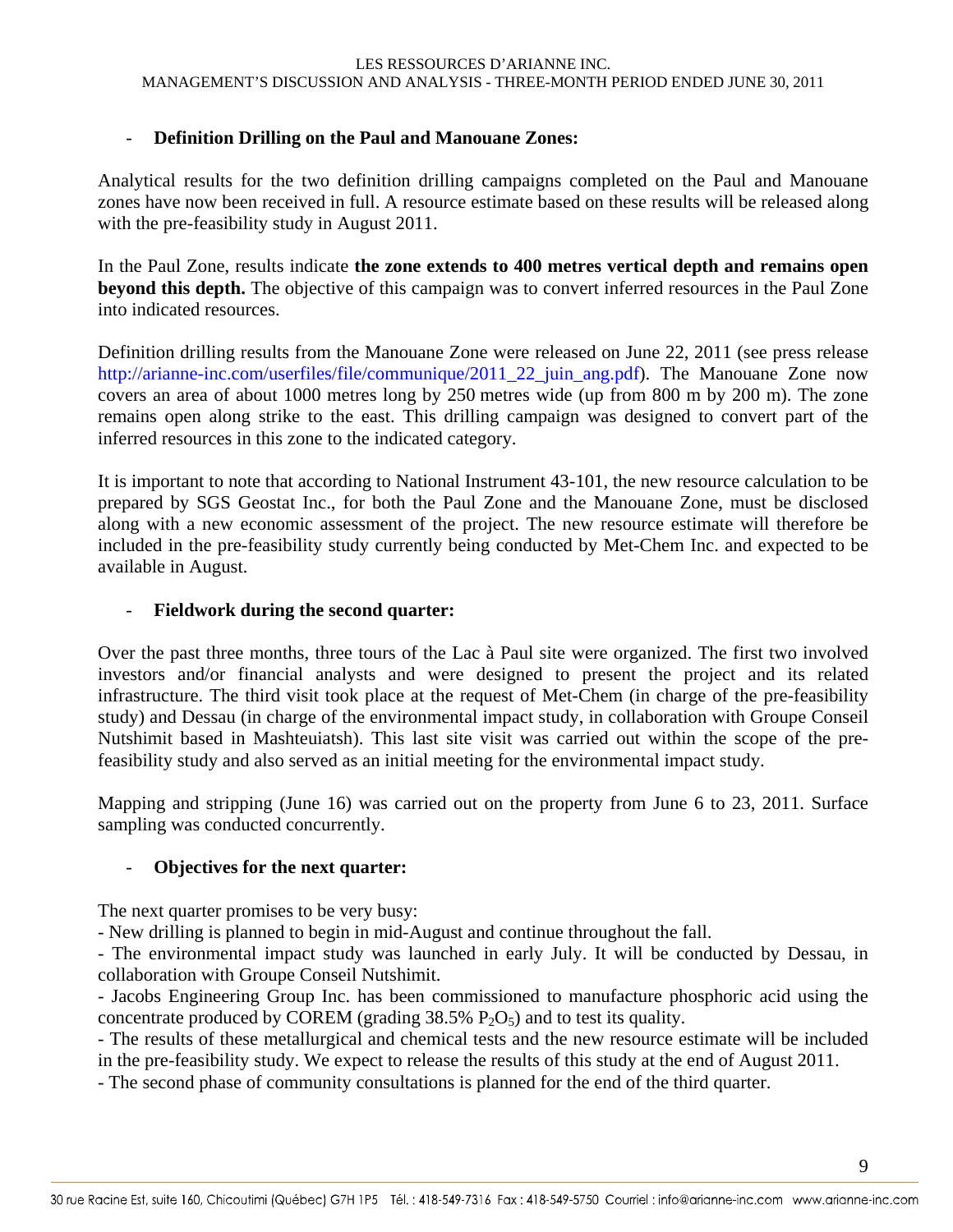#### **NEW TITANIUM-PHOSPHORUS PROPERTIES, SAGUENAY–LAC-SAINT-JEAN**

To consolidate its position in the Lac à Paul area, the Company acquired more than 800 mapdesignated claims. Some of these were added to the Lac à Paul property whereas others cover new areas deemed to be of interest. Mapping and surface sampling was carried out from June 6 to 23, 2011. Further prospecting work will take place over the summer.

### **RARE EARTH PROJECT, SAGUENAY–LAC-SAINT-JEAN**

The 800 claims mentioned above also include six new properties grouped under the Rare Earth project. These claims are still pending but should be listed in the next quarterly report.

### **GOLD PROPERTIES IN QUÉBEC**

#### **Brouillan-Fénélon Project**

Compilation work on the Brouillan Ouest property was carried out by NQ Exploration during the quarter. A ground-based gravity survey was also completed by Abitibi Geophysics, covering three claims on the property, from May 3 to 28, 2011.

#### **James Bay Project**

In order to focus its efforts on the development of the Lac à Paul phosphorus-titanium deposits, Arianne decided to sell 100% of its interests in the Komo, Wabamisk and Lac H properties to Virginia Mines Inc. Arianne also granted the latter company the option to acquire 50% of its interests in the Opinaca property located in the James Bay region. By eventually forming a joint venture with Virginia, Arianne will be able to continue exploration in this area with an esteemed partner.

#### - **Komo and Wabamisk Acquisition Agreement**

Under this agreement, Virginia acquires a 100% participating interest in the Komo (118 claims) and Wabamisk (45 claims) properties in exchange for the issuance of 40,000 common shares of Virginia's capital stock to Arianne. Lithium One Inc. owns full interests in any potential lithium discovery on four of the claims that constitute the Komo property.

#### - **Lac H Acquisition Agreement**

Under this agreement, Virginia acquires a 100% participating interest in the Lac H property (69 claims), which is owned equally by SOQUEM and Arianne, in exchange for the issuance of 50,000 common shares of Virginia's capital stock (25,000 to SOQUEM and 25,000 to Arianne). Of the 69 claims that form the property, 38 are subject to a 1.5% NSR to Inco Ltd., half of which can be bought back for \$750,000.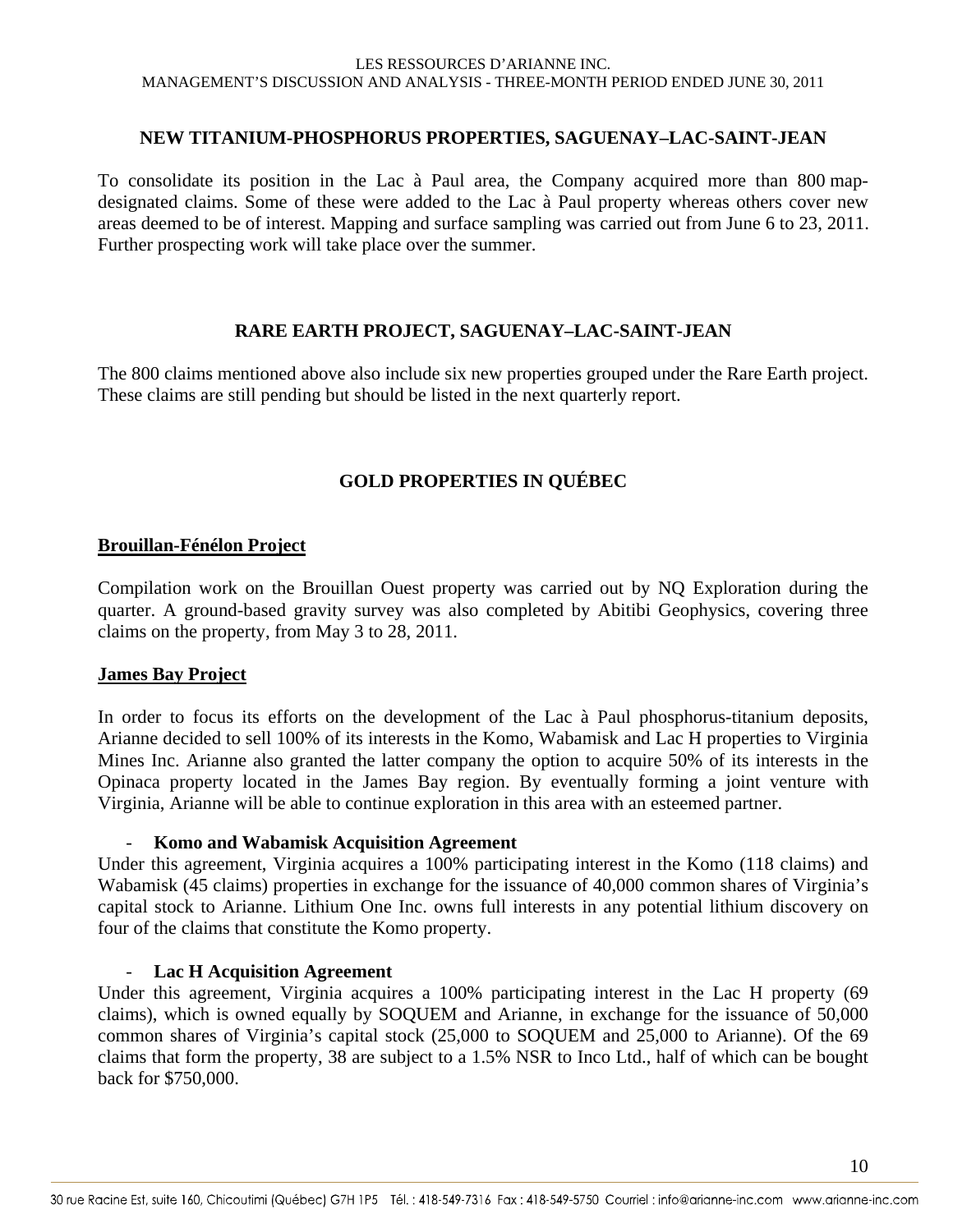#### - **Opinaca Acquisition Agreement**

Under this agreement, Virginia has the option to acquire a 50% participating interest in the Opinaca property (165 claims) in exchange for \$878,000 in exploration work to be carried out over the next five years, and the issuance to Arianne of 26,330 common shares of Virginia's capital stock.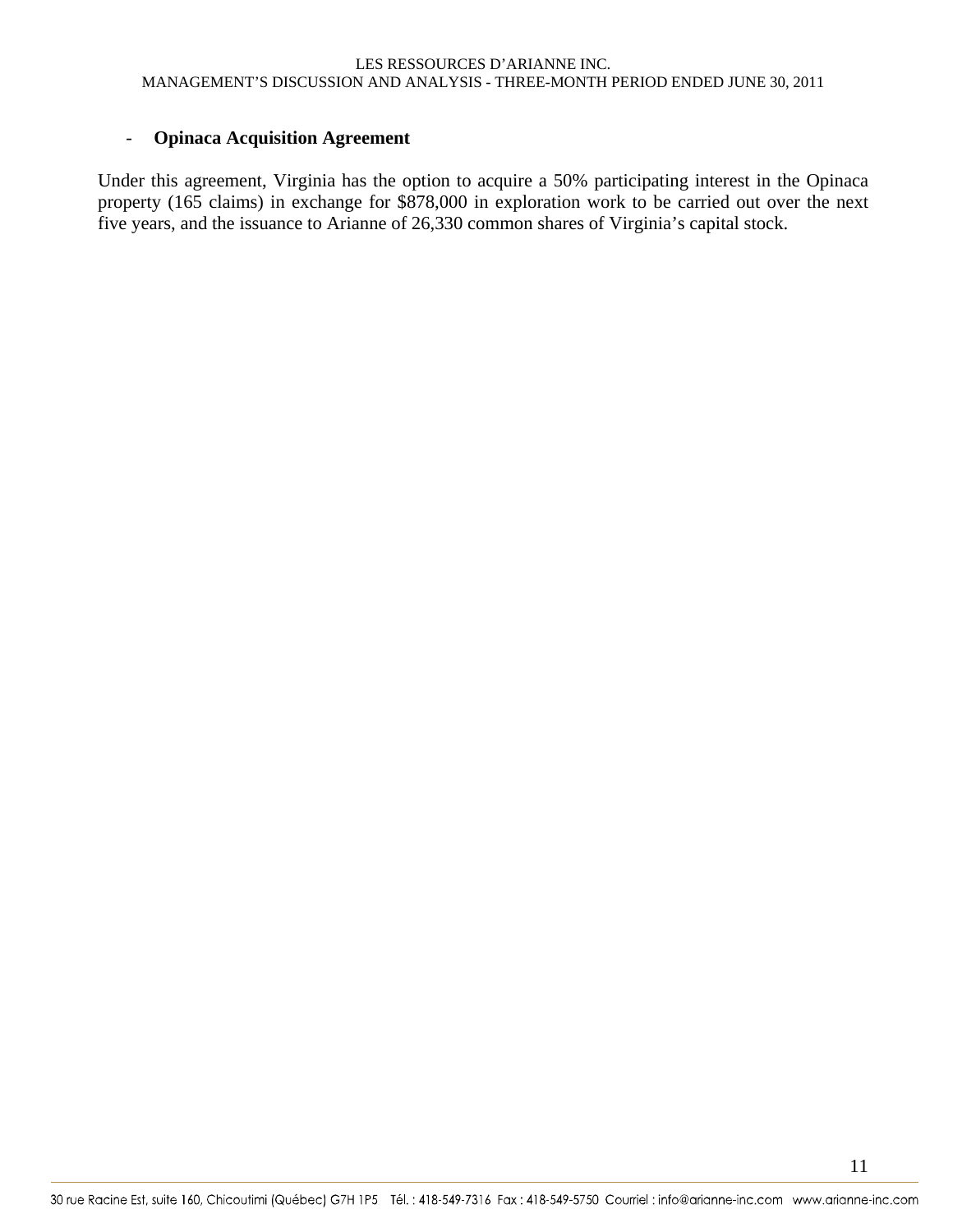### **MANAGEMENT ANALYSIS OF FINANCIAL POSITION AND COMPREHENSIVE INCOME ON THE OVERALL PERFORMANCE**

### **SUMMARY OF ACTIVITIES**

The net loss for the second quarter ending June 30 2011 amounts to \$451,153 compared to \$297,953 for Quarter 2 in 2010. The 2011 net loss includes a share-based compensation encumbrance of \$114 656,400 (compared to \$0 in 2010) and represents the value of share purchase options issued over those periods.

The Company follows the recommendations of International Financial Reporting Standards "IFRS" 2 dealing with the other share-based compensations. Hence, the stock options issued to directors, managers, and consultants by the Company are a means to attract and retain key personnel. They are reported in the income statements. The compensation policy is set by the Company's Board of Governors on an ongoing basis according to the financial performance and growth objectives of the Company, along with the engagement of individual beneficiaries in the pursuit of said objectives.

Exploration and evaluation work totalling \$1,893,443 was conducted during the six-month period ending June 30, 2011(\$509,363 in 2010).

### **AVAILABLE-FOR-SALE FINANCIAL INVESTMENTS**

By virtue of an option agreement on the properties owned by the Company, the latter received 200,000 shares in an unlisted company (100,000 shares in 2009 and 100,000 in 2010), Big Bang Ressources Inc. These shares were acquired as unrequited transfers and have no quoted market value.

The Company received 91 330 shares from Virginia Mines Inc. after the disposal of the properties Wabamisk, Lac H and Komo.

The above shares are reported at fair value in the financial statements. Major risk factors could however, lead to a significant spread between the above information and the actual comprehensive income.

### **FINANCING FOR THE QUARTER PERIOD ENDING JUNE 30, 2011**

In April 2011, the Company completed a private investment totalling \$9,250,000, and comprising 1,000,000 flow-through shares at \$1.25 per share, and 8,000,000 units at \$1.00 per unit. Each subscription warrant would allow the holder to subscribe for a common share at \$1.50 over a two-year period.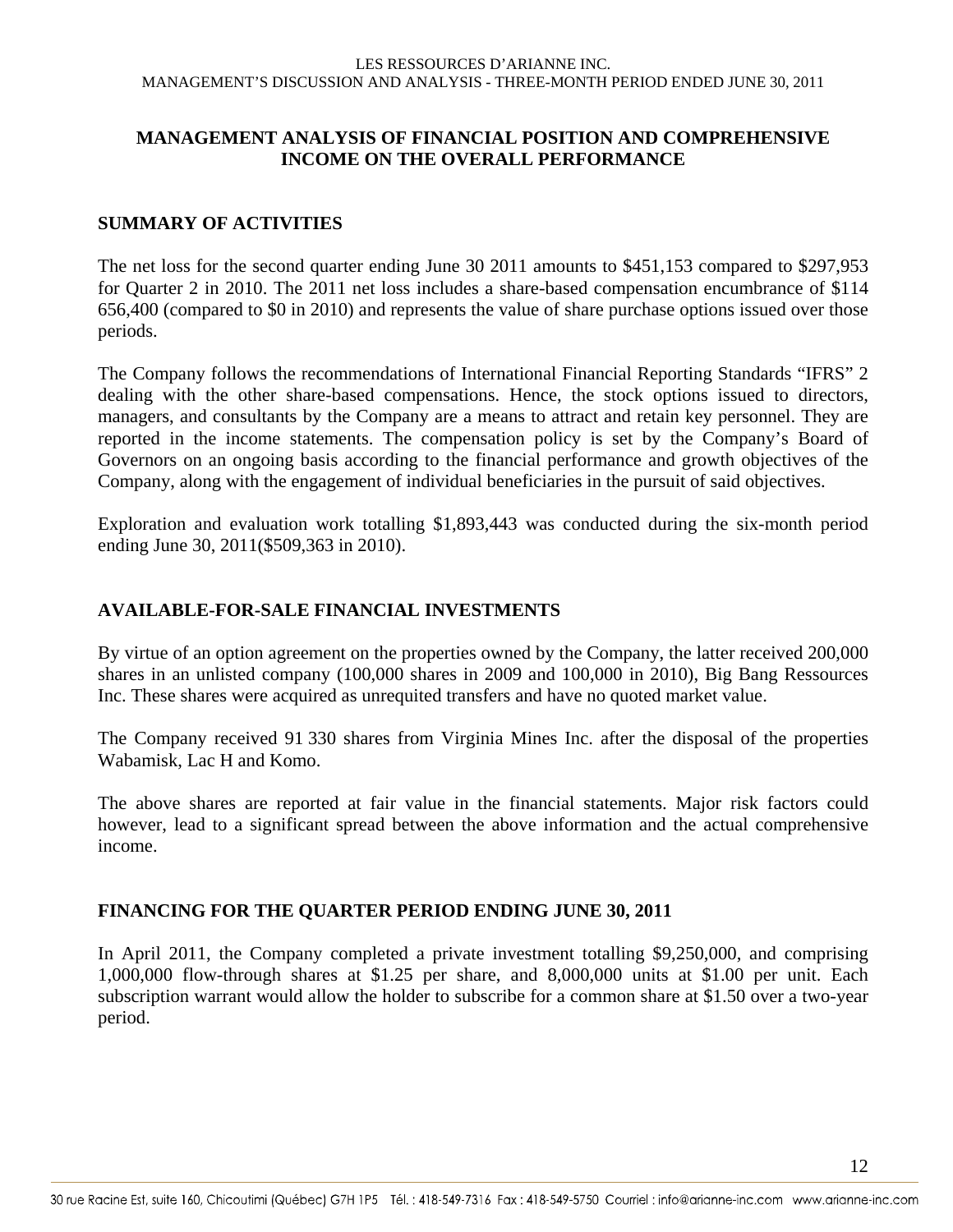### **FINANCIAL POSITION**

|                                              | <b>JUNE 30</b> | <b>JUNE 30</b> | <b>JUNE 30</b> |
|----------------------------------------------|----------------|----------------|----------------|
|                                              | 2011           | 2010           | 2009           |
|                                              | \$             | \$             | \$             |
| Cash                                         | 8 5 8 8 8 7 7  | 164 417        |                |
| Cash reserved for exploration and evaluation | 1 195 920      | 425 198        | 717 536        |
| Available-for-sale investments               | 1 066 877      | 101 000        |                |
| Accounts receivable, taxes on products and   |                |                |                |
| services to receive and prepaid fees         | 312 630        | 98 996         | 56 001         |
| Mining rights and tax credit receivable      | 254 116        | 30 690         | 225 006        |
| Mining properties and exploration fees       | 6 892 366      | 6 977 619      | 6 9 8 5 4 3 1  |
| <b>Total assets</b>                          | 18 310 876     | 7797619        | 7983974        |
| Liabilities                                  | 676 715        | 678 675        | 524 031        |
| Equity                                       | 17 634 071     | 7 119 245      | 7 459 943      |
| Total of liabilities and equity              | 18 310 786     | 7797920        | 7983974        |

### **SHARE CAPITAL**

|                                  | <b>JUNE 30 2011</b> |            | <b>JUNE 302010</b> |            |
|----------------------------------|---------------------|------------|--------------------|------------|
|                                  | Quantity<br>Amount  |            | Quantity           | Amount     |
|                                  |                     | \$         |                    | \$         |
| <b>Starting balance</b>          | 49 539 995          | 14 327 861 | 24 423 016         | 11 901 731 |
| Cash payments                    | 1 000 000           | 1 250 000  | 2 876 123          | 327 994    |
| Flow-through financing           | 8 000 000           | 4 760 000  | 2 120 000          | 275 600    |
| Subscription warrants            | 3 9 19 3 6 3        | 1 292 263  |                    |            |
| Stock options exercised          | 2 3 3 4 0 0 0       | 673 793    |                    |            |
| Acquisition of mining properties |                     |            | 150 000            | 22 500     |
| <b>Ending balance</b>            | 64 793 358          | 22 303 917 | 29 569 139         | 12 527 825 |

### **CONSOLIDATION OF SHARES**

In July 2009, the Company consolidated its common shares on the basis of one new common share for every five (5) common shares issued. The comparative figures have been amended to reflect this consolidation.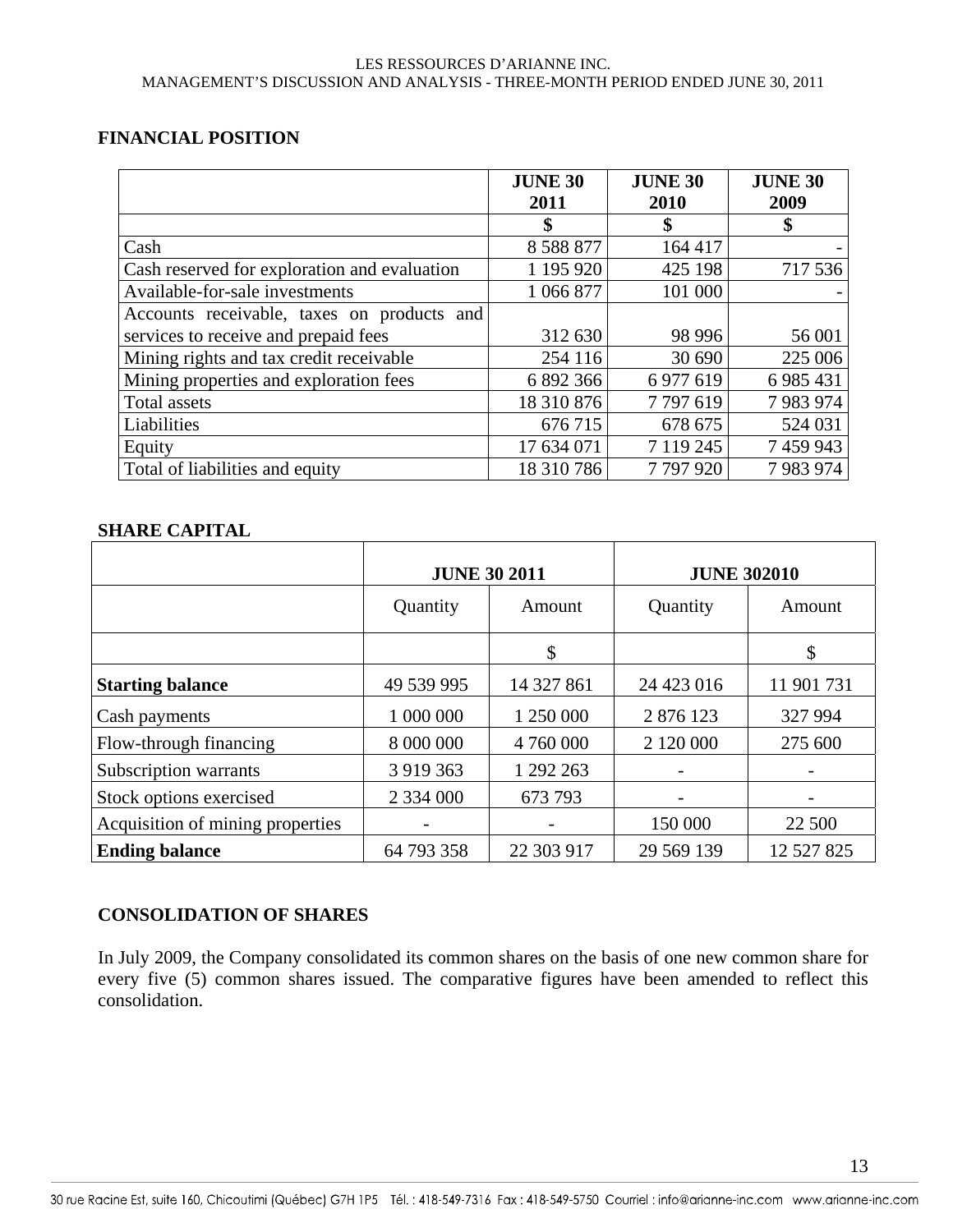### **STOCKS OPTIONS**

|                                               |           | <b>JUNE 30 2011</b>                |           | <b>JUNE 30 2010</b>                   |
|-----------------------------------------------|-----------|------------------------------------|-----------|---------------------------------------|
|                                               | Quantity  | Weighted average<br>exercise price | Quantity  | Weighted<br>average<br>exercise price |
|                                               |           | \$                                 |           | \$                                    |
| Balance, beginning of                         |           |                                    |           |                                       |
| year                                          | 4 244 000 | 0,14                               | 1 944 000 | 0,52                                  |
| Granted                                       | 1 485 000 | 1,50                               | 2 664 000 | 0,15                                  |
| Cancelled                                     |           |                                    | (1464000) | 0,52                                  |
| Exercised                                     | (2334000) | 0,14                               |           |                                       |
| <b>Balance, end of year</b>                   |           |                                    |           |                                       |
|                                               | 3 395 000 | 0,26                               | 3 144 000 | 0,14                                  |
| Options exercisable at<br>the end of the year | 3 395 000 | 0,26                               | 3 144 000 | 0,14                                  |

Changes in Company share purchase options are detailed as follows:

| 2011                      |      |      | 2010                      |
|---------------------------|------|------|---------------------------|
| The weighted average fair |      |      | The weighted average fair |
| value of options granted  | 0.24 | 0,14 | value of options granted  |

The following table summarizes the information relating to the options granted under the plan.

| <b>Options</b><br>Outstanding | Weighted average remaining<br>contractual life | <b>Exercise price</b><br>\$ |
|-------------------------------|------------------------------------------------|-----------------------------|
| 50 000                        | 2,4 years                                      | 0,19                        |
| 10 000                        | 8,1 years                                      | 0,11                        |
| 675 000                       | 8,8 years                                      | 0,15                        |
| 1 075 000                     | 9,0 years                                      | 0,15                        |
| 200 000                       | 9,1 years                                      | 0,14                        |
| 700 000                       | 9,6 years                                      | 0,37                        |
| 150 000                       | 9,6 years                                      | 0,58                        |
| 160 000                       | 9,6 years                                      | 1,13                        |
| 100 000                       | 9,9 years                                      | 1,40                        |
| 275 000                       | 9,9 years                                      | 1,25                        |
| 3 395 000                     |                                                |                             |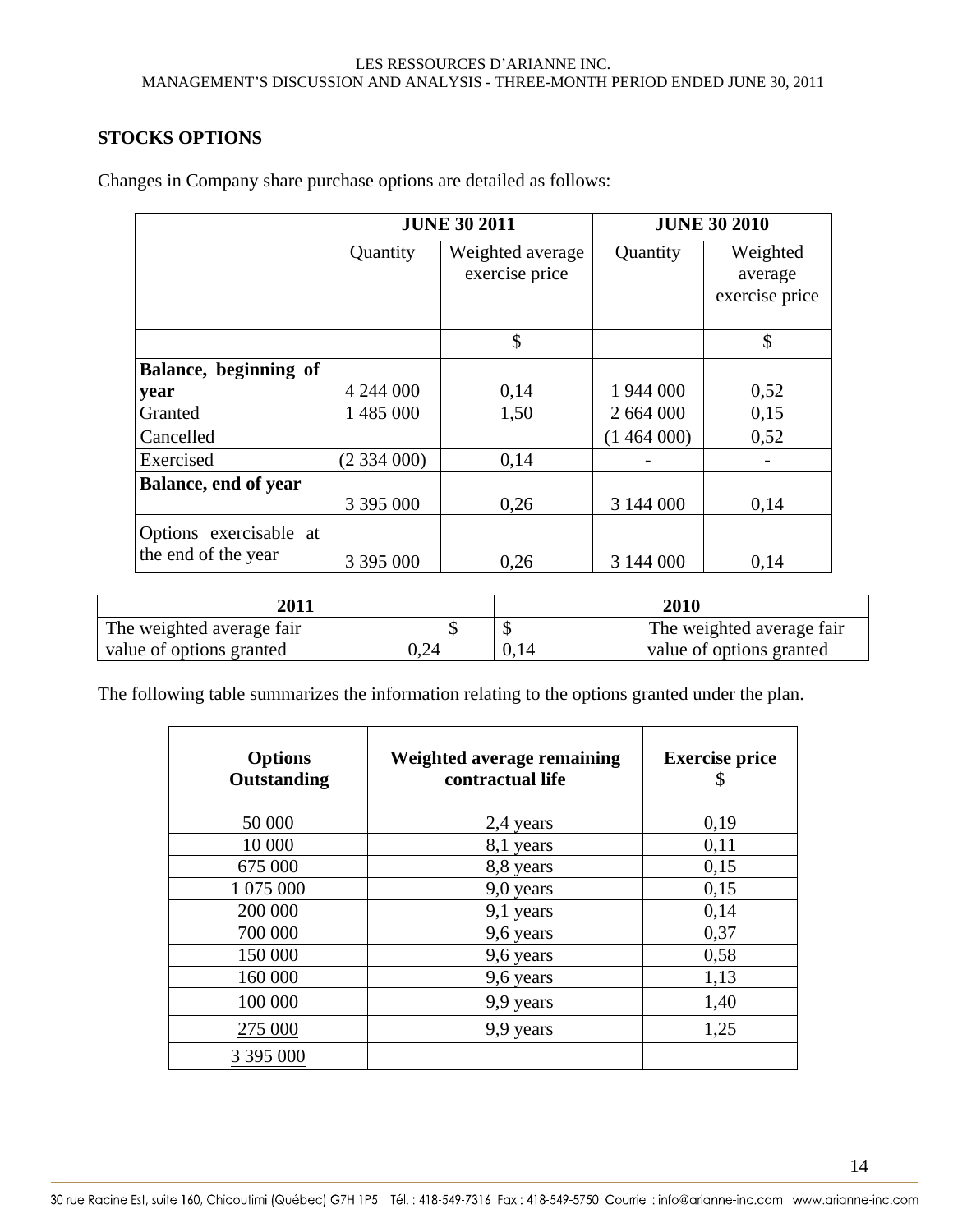|                         |            | <b>JUNE 30 2011</b> |               | <b>JUNE 30 2010</b> |
|-------------------------|------------|---------------------|---------------|---------------------|
|                         | Quantity   | Weighted            | Quantity      | Weighted            |
|                         |            | average             |               | average             |
|                         |            | subscription        |               | subscription        |
|                         |            | price               |               | price               |
|                         |            | \$                  |               | \$                  |
| Balance,                |            |                     |               |                     |
| beginning of            |            |                     |               |                     |
| year                    | 10 697 161 | 0,22                | 4 4 4 3 8 6 6 | 0,70                |
| Granted                 | 4 000 000  | 0,81                | 2 498 062     | 0,20                |
| Exercised               | (3919363)  | 0,23                |               |                     |
| Expired                 | (126000)   | 0,50                | (310000)      | 0,65                |
| Balance, end of<br>year | 10 651 798 | 0,41                | 6 631 928     | 0,39                |

### **WARRANTS**

| <b>JUNE 30 2011</b>       |      |      | <b>JUNE 30 2010</b>       |
|---------------------------|------|------|---------------------------|
| The weighted average fair |      |      | The weighted average fair |
| Value of warrants granted | 0.69 | 0.08 | Value of warrants granted |

The following table summarizes the information relating to the warrants granted.

| <b>Warrants Outstanding</b> | <b>Price</b> | <b>Expiry Date</b> |
|-----------------------------|--------------|--------------------|
|                             | \$           |                    |
| 333 333                     | 0,30         | September 2011     |
| 91 666                      | 0,30         | December 2011      |
| 118418                      | 0,35         | December 2011      |
| 376711                      | 0,20         | June 2012          |
| 281 670                     | 0,20         | November 2012      |
| 5 450 000                   | 0,19         | December 2012      |
| 4 000 000                   | 1,50         | April 2013         |
| 10 651 798                  |              |                    |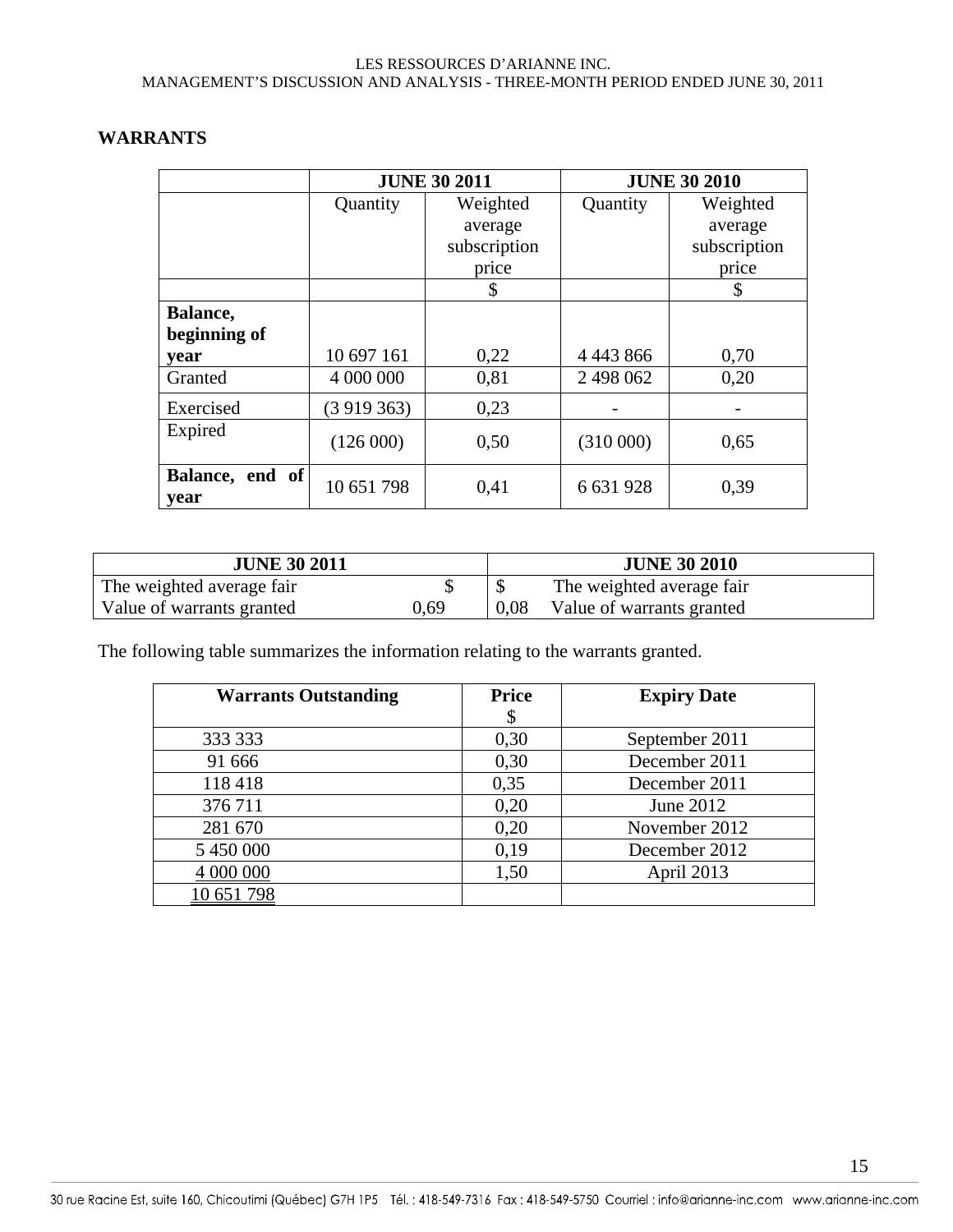### **OPTIONS GRANTED TO BROKERS**

|                        |           | <b>JUNE 30 2011</b> | <b>JUNE 30 2010</b> |                  |  |
|------------------------|-----------|---------------------|---------------------|------------------|--|
|                        | Quantity  | Weighted average    | Quantity            | Weighted average |  |
|                        |           | exercise price      |                     | exercise price   |  |
|                        |           |                     |                     |                  |  |
| Balance,               |           |                     |                     |                  |  |
| beginning<br><b>of</b> |           |                     |                     |                  |  |
| year                   | 1 143 990 | 0.14                | 307 474             | 0,35             |  |
| Expired                | 560 000   | 1,00                |                     |                  |  |
| Balance, end of        | 1703 990  | 0,14                | 307 474             | 0,35             |  |
| year                   |           |                     |                     |                  |  |

Changes in Company brokers options are detailed as follows:

| <b>JUNE 30 2011</b>              |      |      | <b>JUNE 30 2010</b>              |
|----------------------------------|------|------|----------------------------------|
| The weighted average fair        |      |      | The weighted average fair        |
| Value of brokers options granted | 0,95 | 0,22 | value of brokers options granted |

The following table summarizes the information relating to the brokers options issued.

| <b>Brokers Options Outstanding</b> | <b>Price</b><br>\$ | <b>Expiry Date</b> |
|------------------------------------|--------------------|--------------------|
| 1 143 990                          | 0,14               | December 2012      |
| 560 000                            | 00,                | April 2013         |
| 703 990                            |                    |                    |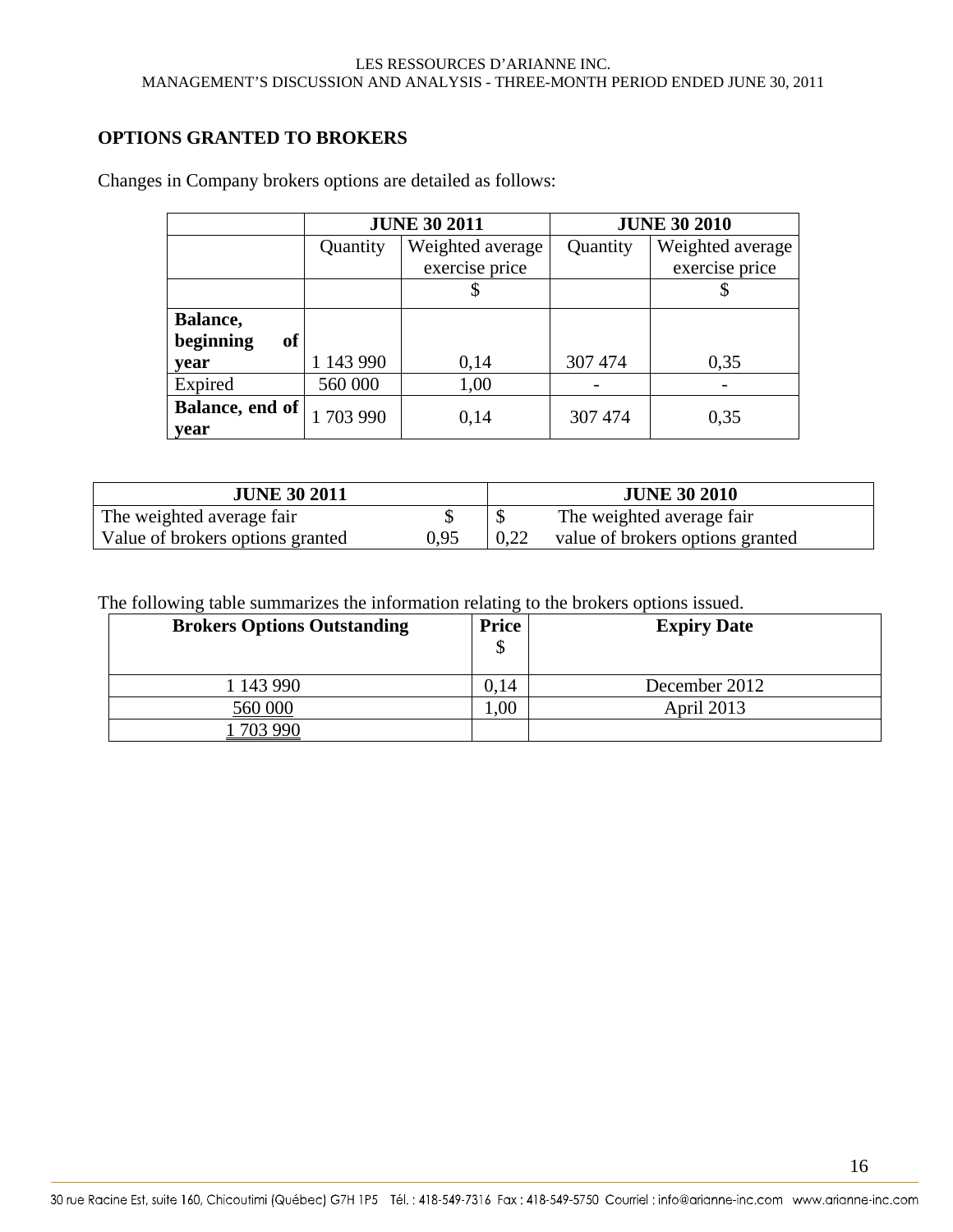### **INFORMATION ON OUTSTANDING COMMONSHARES AS OF AUGUST 29, 2011**

| Balance as of June 30, 2011      | Quantity<br>64 793 358 \$ | Amount<br>25 543 917 \$ |  |
|----------------------------------|---------------------------|-------------------------|--|
| Warrants exercised               | 402 033                   | 86 240                  |  |
| Balance as of August<br>29, 2011 | 65 195 391 \$             | 25 630 157 \$           |  |

### **INFORMATION ON OUTSTANTING STOCK OPTIONS AS AT AUGUST 29, 2011**

| Balance as at June 30, 2011   | 3 395 000 |
|-------------------------------|-----------|
| Stock options issued          | 2 050 000 |
| Balance as at August 29, 2011 | 5 445 000 |

### **INFORMATION ON OUTSTANDING SUBSCRIPTION WARRANTS AS OF AUGUST 29, 2011**

| Balance as of June 30, 2010   | 10 651 798 |
|-------------------------------|------------|
| Warrants exercised            | (402 033)  |
| Balance as of August 29, 2011 | 10 249 765 |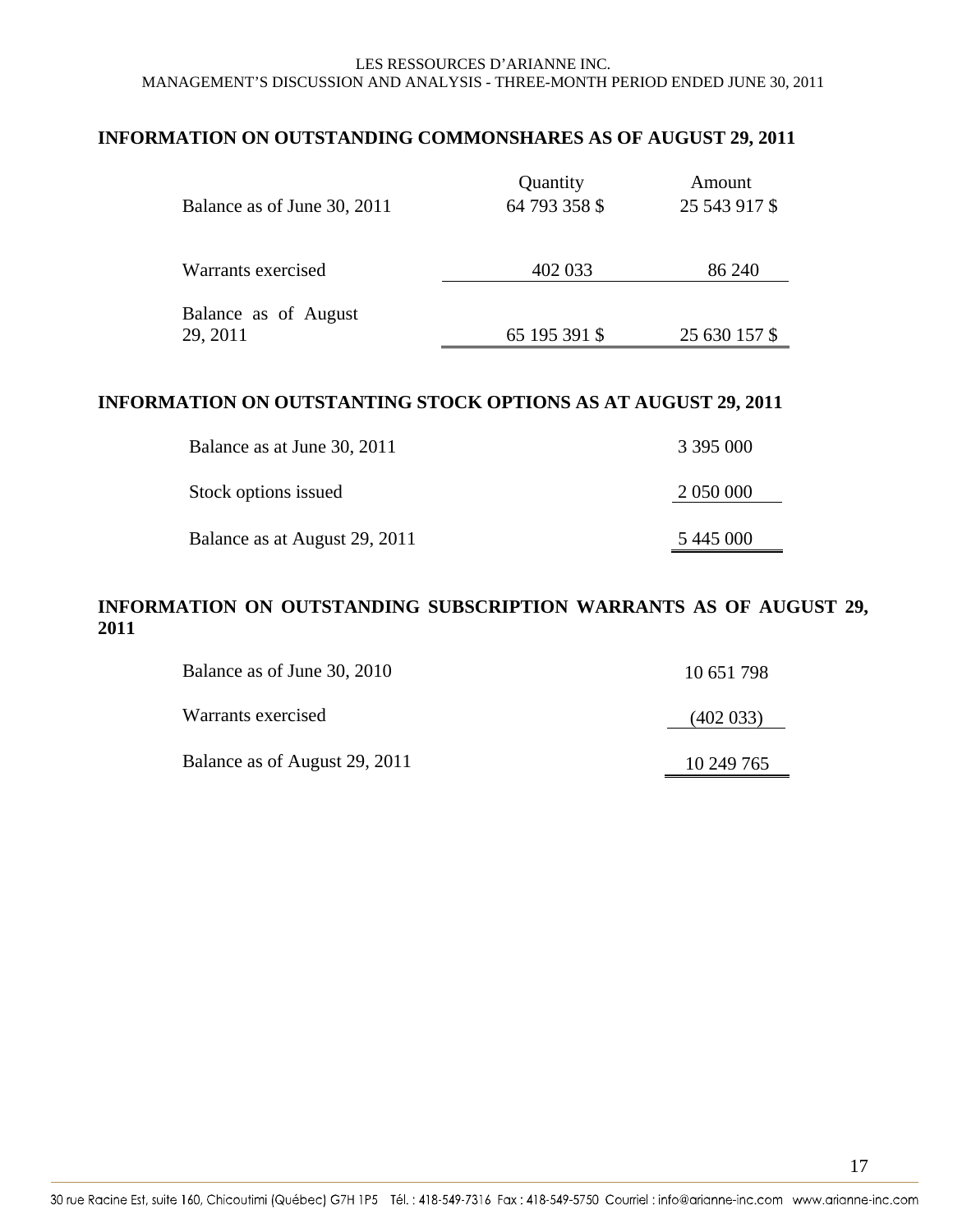### **EXPLORATION ACTIVITIES**

| <b>EXPLORATION AND EVALUATION</b>                                                            | <b>JUNE 30,</b> | <b>JUNE 30,</b> | <b>JUNE 30,</b> |
|----------------------------------------------------------------------------------------------|-----------------|-----------------|-----------------|
| <b>ASSETS</b>                                                                                | 2011            | 2010            | 2009            |
| Drilling                                                                                     | 594 882         | 200 639         | 609 915         |
| Stripping and road repairs                                                                   | 16 5 26         |                 | 62 30 5         |
| Geological surveys                                                                           | 189 806         | 27 581          | 269 961         |
| General expenses, travel and lodgings                                                        | 235 739         | 45 502          | 182 995         |
| Analysis                                                                                     | 293 192         | 35 961          | 111984          |
| Line cutting and geophysics                                                                  | 1800            | 31 112          | 142 039         |
| Planning and supervision                                                                     | 242 428         | 139 920         | 339 113         |
| Professional fees and independent technical reports                                          | 319 070         | 28 648          | 103 269         |
| <b>Subtotal</b>                                                                              | 1893443         | 509 363         | 1821581         |
| Reimbursement of expenses                                                                    | (24759)         |                 | (124981)        |
| Tax credit and mining rights                                                                 | (180000)        |                 | (351 853)       |
| <b>EXPLORATION</b><br><b>INCREASE</b><br><b>OF</b><br><b>AND</b><br><b>EVALUATION ASSETS</b> | 1688684         | 509 363         | 1 344 747       |
| <b>DISPOSAL</b>                                                                              | (257 492)       |                 | (179 342)       |
| <b>WRITE-OFF</b><br><b>EXPLORATION</b><br>OF<br><b>AND</b><br><b>EVALUATION ASSETS</b>       |                 |                 | (847918)        |
| <b>BALANCE, BEGINNING OF YEAR</b>                                                            | 4 240 784       | 5 507 598       | 5 190 111       |
| <b>BALANCE, END OF YEAR</b>                                                                  | 5 671 976       | 6 016 961       | 5 507 598       |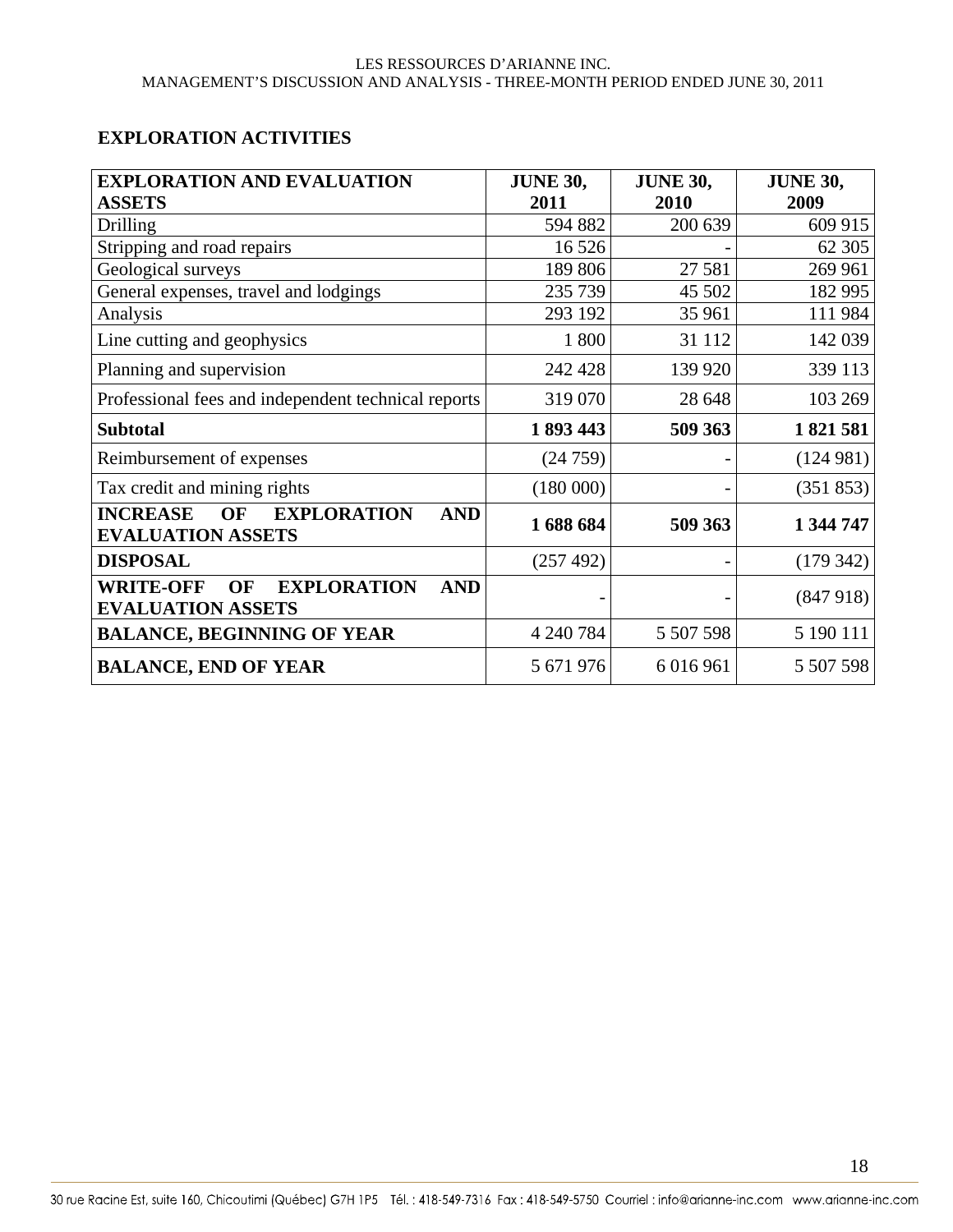### **MINING PROPERTIES**

|                                    | <b>Royalties</b>             | <b>Balance as</b><br>at<br><b>December</b><br>31, 2010 | <b>Addition</b>          | <b>Disposal</b><br>and<br>transfer | <b>Balance as at</b><br>June 30, 2011 |
|------------------------------------|------------------------------|--------------------------------------------------------|--------------------------|------------------------------------|---------------------------------------|
|                                    |                              | $\boldsymbol{\hat{\mathbf{s}}}$                        | $\boldsymbol{\$}$        | \$                                 | $\mathbf{\$}$                         |
| <b>Properties in Quebec</b>        |                              |                                                        |                          |                                    |                                       |
| Lac à Paul (100 %)                 | 1,5 %                        | 79,280                                                 | 48,554                   | (35,466)(1)                        | 92,368                                |
| Héva (100 %)                       | 2 %                          | 133,126                                                |                          |                                    | 133,126                               |
| La Dauversière (R-14) (100 %)      | 1 %                          | 102,644                                                | 1,352                    |                                    | 103,996                               |
| Opinaca (100 %)                    | 2 %                          | 139,048                                                | $\overline{\phantom{a}}$ | $\overline{\phantom{a}}$           | 139,048                               |
| Duverny (Standard Gold) (100 %)    | 2 %                          | 119,286                                                |                          |                                    | 119,286                               |
| Penaroya - Brouillan Ouest (100 %) |                              | 108,205                                                |                          |                                    | 108,205                               |
| Moly Hill (100 %)                  | 1,5 %                        | 45,240                                                 |                          |                                    | 45,240                                |
| Black Dog (100 %)                  | $\qquad \qquad -$            | 9,501                                                  | $\qquad \qquad -$        |                                    | 9,501                                 |
| Soquem-Lac H (50 %)                | 1,5 %                        | 15,513                                                 |                          | (15,513)                           | $\overline{\phantom{a}}$              |
| Mirepoix $(100\%)$                 |                              | 1,560                                                  | 1,272                    |                                    | 2,832                                 |
| Wabamisk (100 %)                   | $\qquad \qquad -$            | 3,240                                                  |                          | (3,240)                            |                                       |
| Chico (100 %)                      | $\qquad \qquad \blacksquare$ | 22,440                                                 |                          |                                    | 22,440                                |
| Dulain (100 %)                     | $\overline{\phantom{a}}$     | $\overline{\phantom{a}}$                               | 2,120                    |                                    | 2,120                                 |
| Phosphore 2011 (100 %)             |                              |                                                        | 35,466(1)                |                                    | 35,466                                |
| Rare earth 2011 (100 %)            | $\qquad \qquad -$            |                                                        | 17,102                   |                                    | 17,102                                |
| <b>Property in Mexico</b>          |                              |                                                        |                          |                                    |                                       |
| El Rey                             | 2 %                          | 234,629                                                | 155,031                  |                                    | 389,660                               |
|                                    |                              | 1,013,712                                              | 260,897                  | (54,219)                           | 1,220,390                             |

*(1) Some of these properties has been transfer at the property Phosphore 2011.*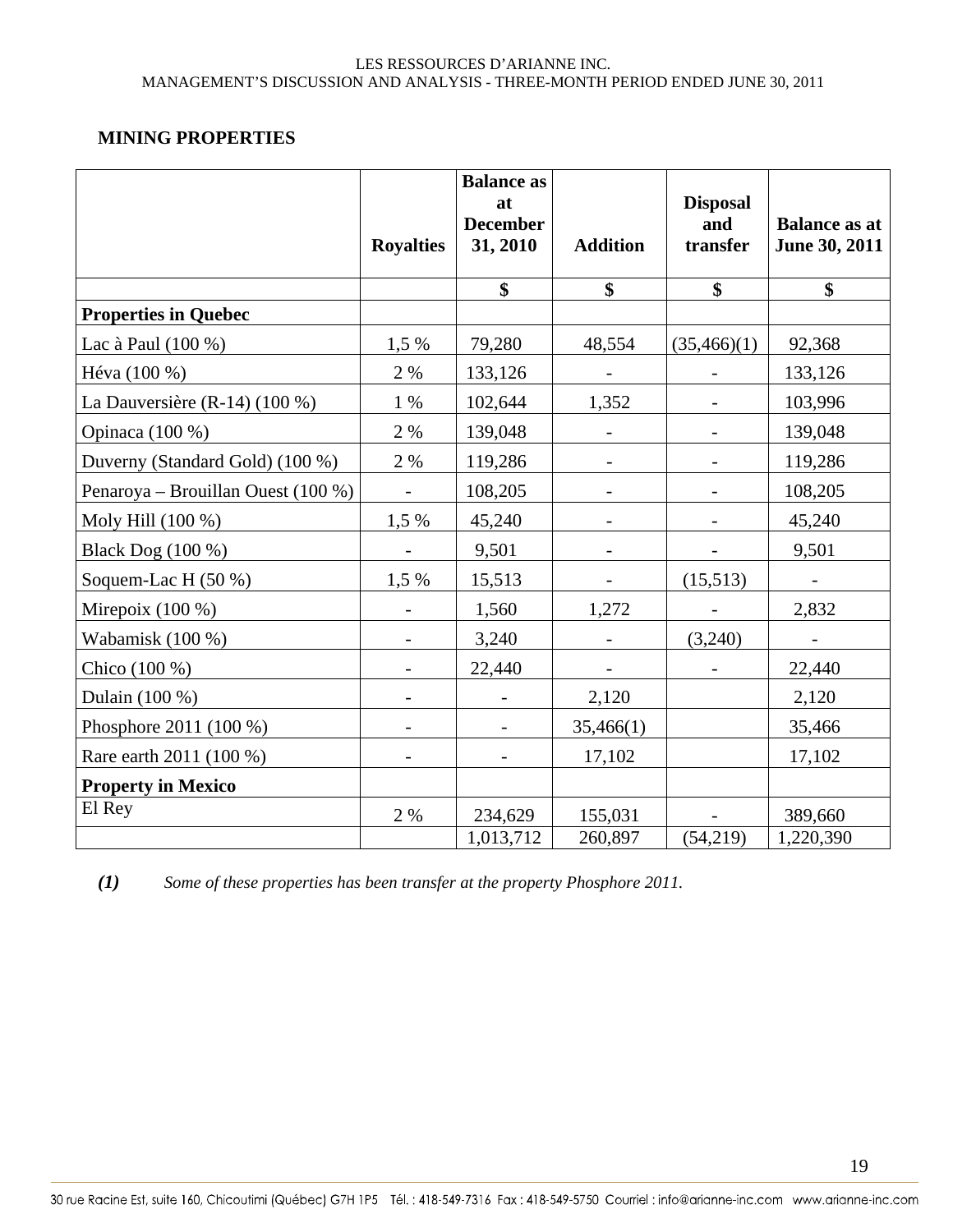### **EXPLORATION AND EVALUATION ASSETS**

|                            | <b>Balance as</b><br>at<br><b>December</b><br>31, 2010 | <b>Addition</b>          | <b>Mining rights</b><br>and tax<br>credit | Disposal (D)<br>and<br>reimburse-<br>ment $(R)$ | <b>Balance as at</b><br>June 30, 2011 |
|----------------------------|--------------------------------------------------------|--------------------------|-------------------------------------------|-------------------------------------------------|---------------------------------------|
|                            |                                                        | \$                       | \$                                        | \$                                              | \$                                    |
| Quebec                     |                                                        |                          |                                           |                                                 |                                       |
| Lac à Paul                 | 2,319,121                                              | 1,875,046                | (180,000)                                 | (24,759)(R)                                     | 3,989,408                             |
| Héva                       | 367, 320                                               | 4,300                    |                                           |                                                 | 371,620                               |
| La Dauversière (R-14)      | 445,965                                                | 4,391                    | -                                         |                                                 | 450,356                               |
| Opinaca                    | 345,630                                                | 6,000                    | $\overline{a}$                            |                                                 | 351,630                               |
| Duverny (Standard Gold)    | 88,490                                                 | $\overline{\phantom{0}}$ | $\overline{a}$                            |                                                 | 88,490                                |
| Penaroya - Brouillan Ouest | 27,659                                                 | $\overline{\phantom{0}}$ |                                           |                                                 | 27,659                                |
| Moly Hill                  | 4,650                                                  | $\overline{\phantom{a}}$ |                                           |                                                 | 4,650                                 |
| <b>Black Dog</b>           | 4,990                                                  | $\overline{a}$           |                                           |                                                 | 4,990                                 |
| Soquem-Lac H               | 213,487                                                |                          |                                           | (213,487)(D)                                    |                                       |
| Wabamisk                   | 42,481                                                 | -                        | $\overline{a}$                            | (42, 481)(D)                                    | $\overline{\phantom{a}}$              |
| Komo                       | 1,524                                                  | $\overline{\phantom{0}}$ |                                           | (1,524)(D)                                      |                                       |
| Dulain                     | 2,730                                                  | 1,818                    |                                           |                                                 | 4,548                                 |
| Chico                      | 4,387                                                  |                          |                                           |                                                 | 4,387                                 |
| Phosphore 2011             |                                                        | 1,888                    |                                           |                                                 | 1,888                                 |
|                            |                                                        |                          |                                           |                                                 |                                       |
| <b>Mexico</b>              |                                                        |                          |                                           |                                                 |                                       |
| El Rey                     | 372,350                                                | $\overline{\phantom{a}}$ |                                           |                                                 | 372,350                               |
|                            | 4,240,784                                              | 1,893,443                | (180,000)                                 | (282, 251)                                      | 5,671,976                             |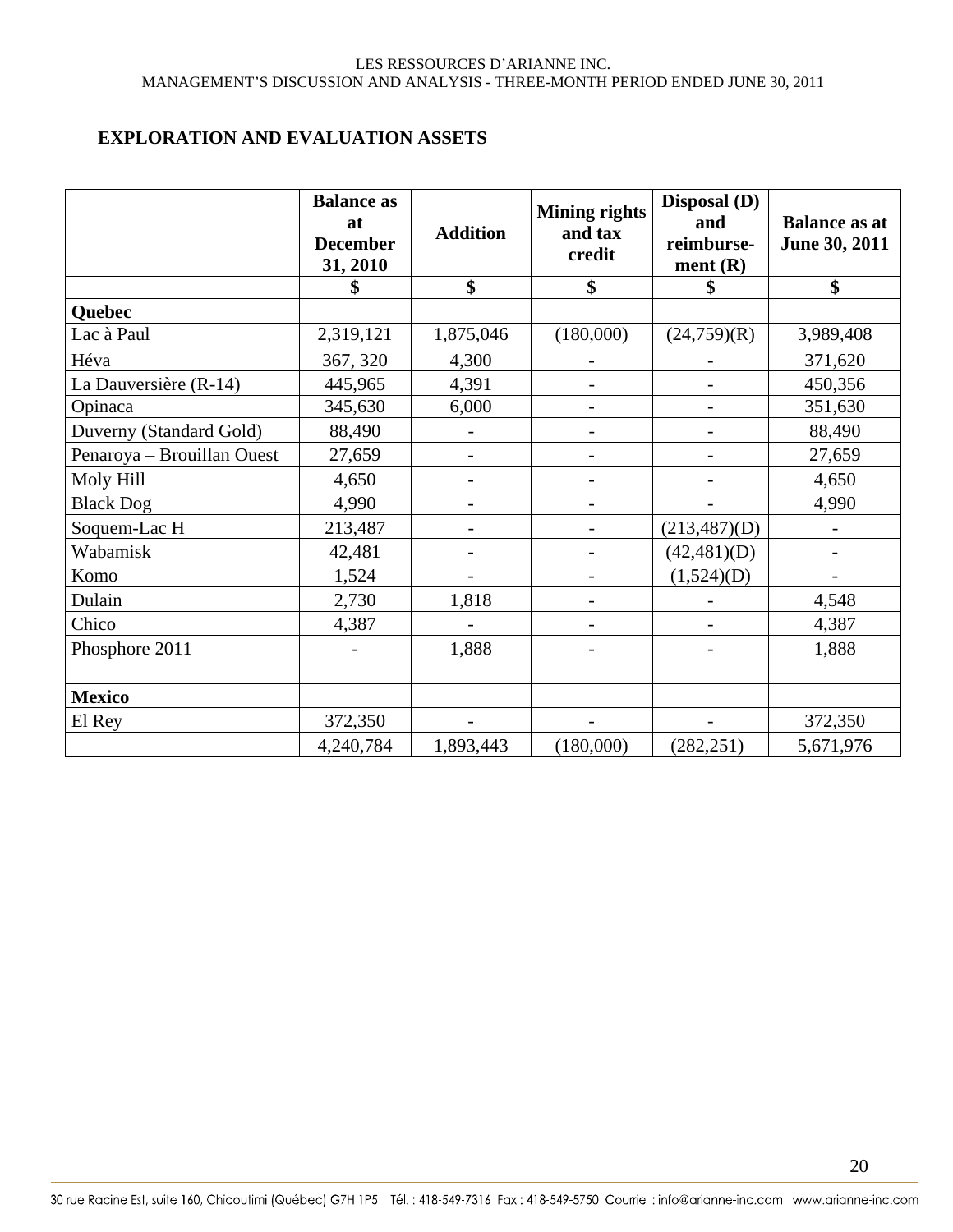### **DISCUSSION OF OPERATING RESULTS**

### **Summary of quarter results**

|                                     | 2009        |         |           |           |  |  |
|-------------------------------------|-------------|---------|-----------|-----------|--|--|
|                                     | March<br>\$ | June    | September | December  |  |  |
| Net benefit<br>Net loss             | (144403)    | (97726) | 65 955    | (1116469) |  |  |
| Basic and diluted loss<br>per share | (0,001)     | (0,001) | (0,001)   | (0,06)    |  |  |

|                                     | 2010      |          |           |           |  |
|-------------------------------------|-----------|----------|-----------|-----------|--|
|                                     | March     | June     | September | December  |  |
| Net loss                            | (63, 403) | (196953) | (156953)  | (2571613) |  |
| Basic and diluted loss<br>per share | (0,001)   | (0,001)  | (0.005)   | (0.10)    |  |

|                                     | 2011     |          |                          |          |
|-------------------------------------|----------|----------|--------------------------|----------|
|                                     | March    | June     | September                | December |
|                                     |          |          |                          |          |
| Net loss                            | (47216)  | 14 3 5 3 | $\overline{\phantom{0}}$ | -        |
| Basic and diluted loss<br>per share | (0,0008) | 0,0002   | $\overline{\phantom{0}}$ | -        |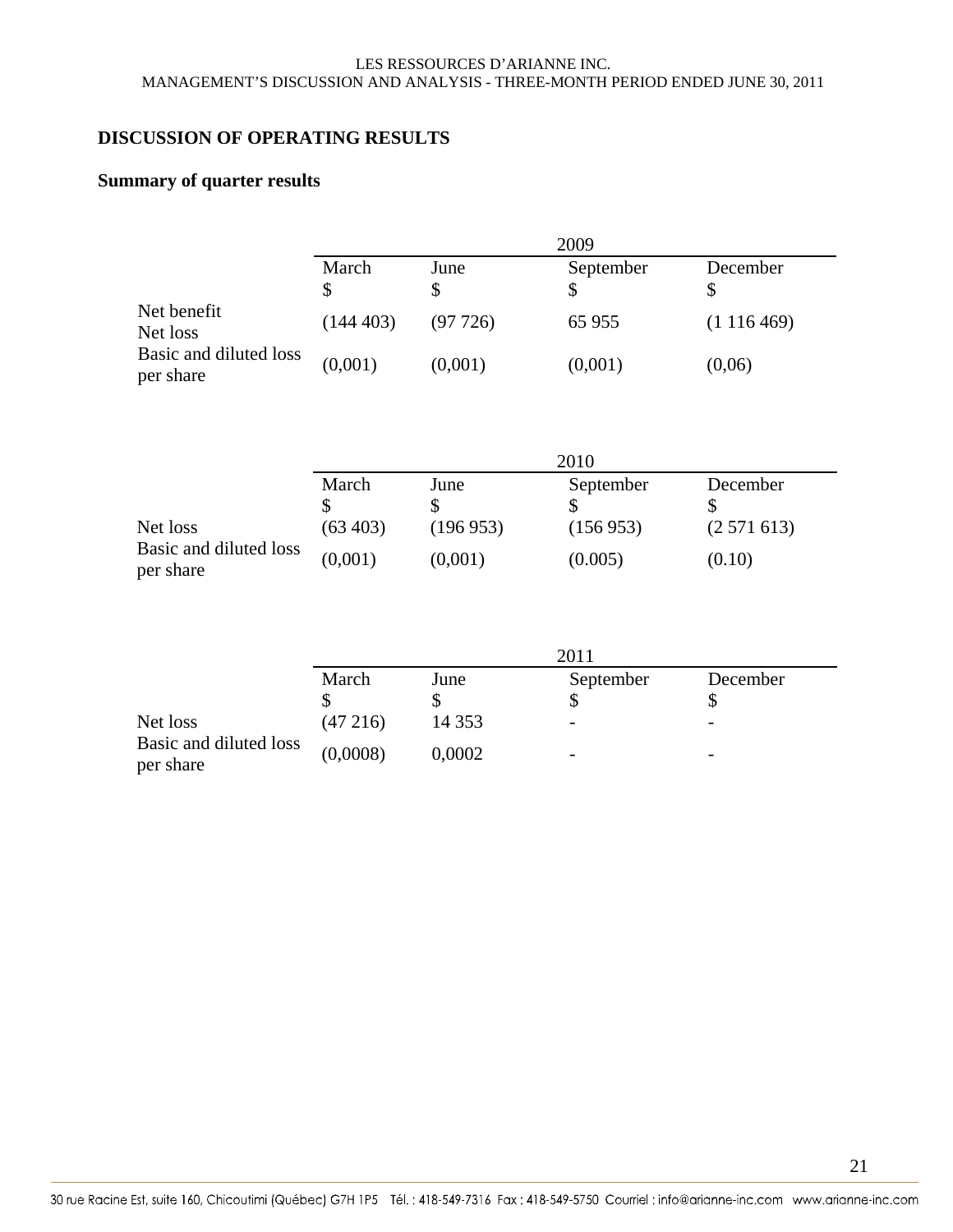### **WORKING CAPITAL SITUATION**

The working capital was up to \$9,992,525 as at June 30, 2011 compared with a \$189,028 working capital as at June 30, 2010. This increase is mainly caused by the financing that occurred in December 2010 and also by the increase of investment's fair market value as at June 30, 2011 available-for-sale. The Company considers that liquidities are sufficient to meet all known commitments.

### **RELATED PARTY TRANSACTIONS**

The following operations occurred during the period ended June 30, 2011 and 2010, in the normal course of business, and were recorded at the amount of consideration paid

|                                                               | June 30, | June 30,      |
|---------------------------------------------------------------|----------|---------------|
|                                                               | 2011     | 2010          |
| Fees paid to administrators and directors                     |          | $\mathcal{S}$ |
| Salaries including premiums and benefits                      | 184 612  |               |
| Professional and management fees                              | 38 720   | 42 000        |
| Social benefits                                               | 43 7 84  |               |
| Total of short-term benefits for administrators and directors |          | 42 000        |
|                                                               |          |               |
| Payments based on shares:                                     |          |               |
| Stock-based compensation                                      |          | 120 000       |
| Salaries and employee benefits capitalized                    |          |               |
| to the exploration and evaluation assets                      |          |               |
| Total of payments based on shares                             |          | 120 000       |
|                                                               |          |               |
| Total of compensation                                         |          | 162 000       |
|                                                               |          |               |
| Exploration and evaluation assets                             |          | 91 240        |
|                                                               |          |               |
| Amount due to a related company (1)                           | 18 763   | 43 062        |

(1) This amount due does not bear interest. These amounts are usually paid within the next month.

An important part of salary and related benefits for the president, the vice-president of Research and Development and the vice-president Exploration have been capitalised to the exploration and evaluation assets. The Company is related to another company due to the fact that they have some administrators in common.

### **FINANCIAL INSTRUMENTS**

The fair market value of the Company's financial assets and liabilities is close to the book value, since they expire in the short term. Accounts receivable and accounts payable do not bear interest for financial instruments of the Company who are measured at fair value on a recurring basis over the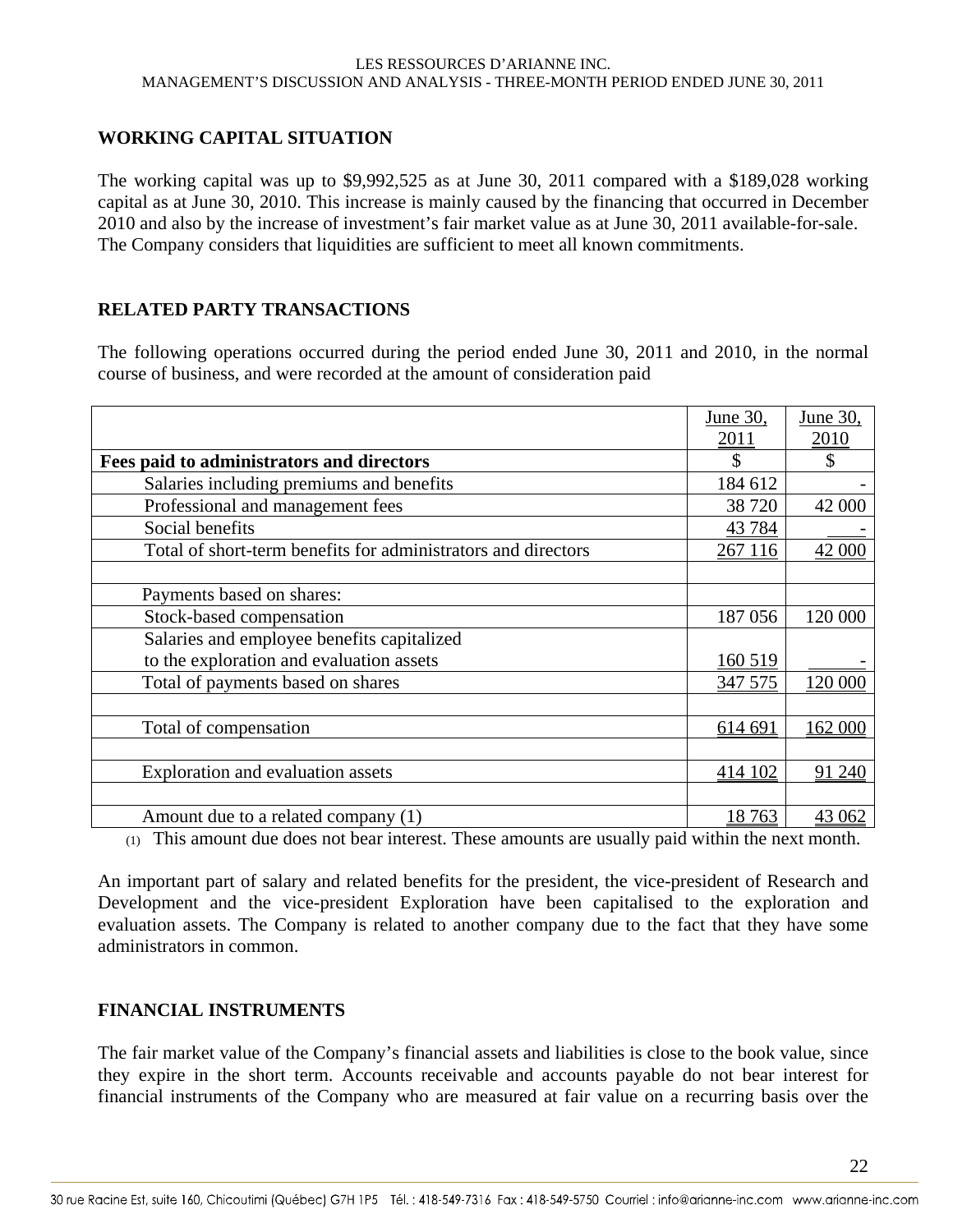following periods: the initial recognition and the level in the hierarchy of fair value used to measure them are presented according to quoted prices on active markets for identical assets or liabilities. Other financial instruments are based on observable market data and unobservable.

### **OFF BALANCESHEET ARRANGEMENTS**

As of June 30, 2011 the Company had no off-balance sheet arrangements.

### **OBLIGATIONS AND COMMITMENTS**

A) In May 2007, the Company signed an option agreement for 100% of the El Rey property in Mexico. By virtue of this agreement, the Company had to pay out USD\$155,000 to sellers. In May 2011, the Company had to make payments of USD\$145,000 (conditions were respected) and will have to make a last payment amounted to USD\$200,000 in May 2012. Sellers keep a 2% NSR, redeemable at anytime for the amount of USD\$1,500,000.

B) In April 2010, the Company signed an option agreement for the Brouillan West property in the province of Québec. By virtue of the agreement, the Company may benefit from 50% interest in the property in compensation for 700,000 common shares of the public company Exploration NQ Inc. (NQ), of which 50,000 are to be issued upon signature of the agreement (50,000 shares already issued for a sum of \$10,000), 50,000 shares on the first anniversary, 100,000 shares on the second anniversary, 200,000 shares on the third anniversary, and 300,000 shares on the fourth anniversary. NQ is committed to conducting exploration work worth \$500,000 over a four-year period. When NQ has spent a total of \$500,000 in exploration work on the property and issued a total of 700,000 common shares, the company will be recognized as having acquired 50% undivided interest in the property.

The two parties shall form a joint venture with a view to carrying out conjoint exploration work. Following the exercising of the first option, NQ shall have the option of acquiring 30% additional interest in the property for an extra two years, in compensation for the publication of a preliminary economic appraisal evidencing an "assumed mineral resource" on the property. As at March 31, 2011, the property was still owned by the Company, which must maintain the validity of the property for the duration of the first stock option.

C) In November 2010, the Company signed a one-year agreement with RBL Entreprises (RBL) for the promotion of its activities at a monthly fee of \$1,950. By virtue of this agreement, the Company issued 100,000 stock options to RBL upon the signature date; each option allows acquiring one share at \$0.19 per share over a three-year period.

D) In February 2011, The Company signed a corporate development agreement with Javelin Partner from Toronto. The Company pays Javelin 5 000\$ per month for its services and granted Javelin 160 000 stock options that allows the owner acquiring one share at \$1.13 per share.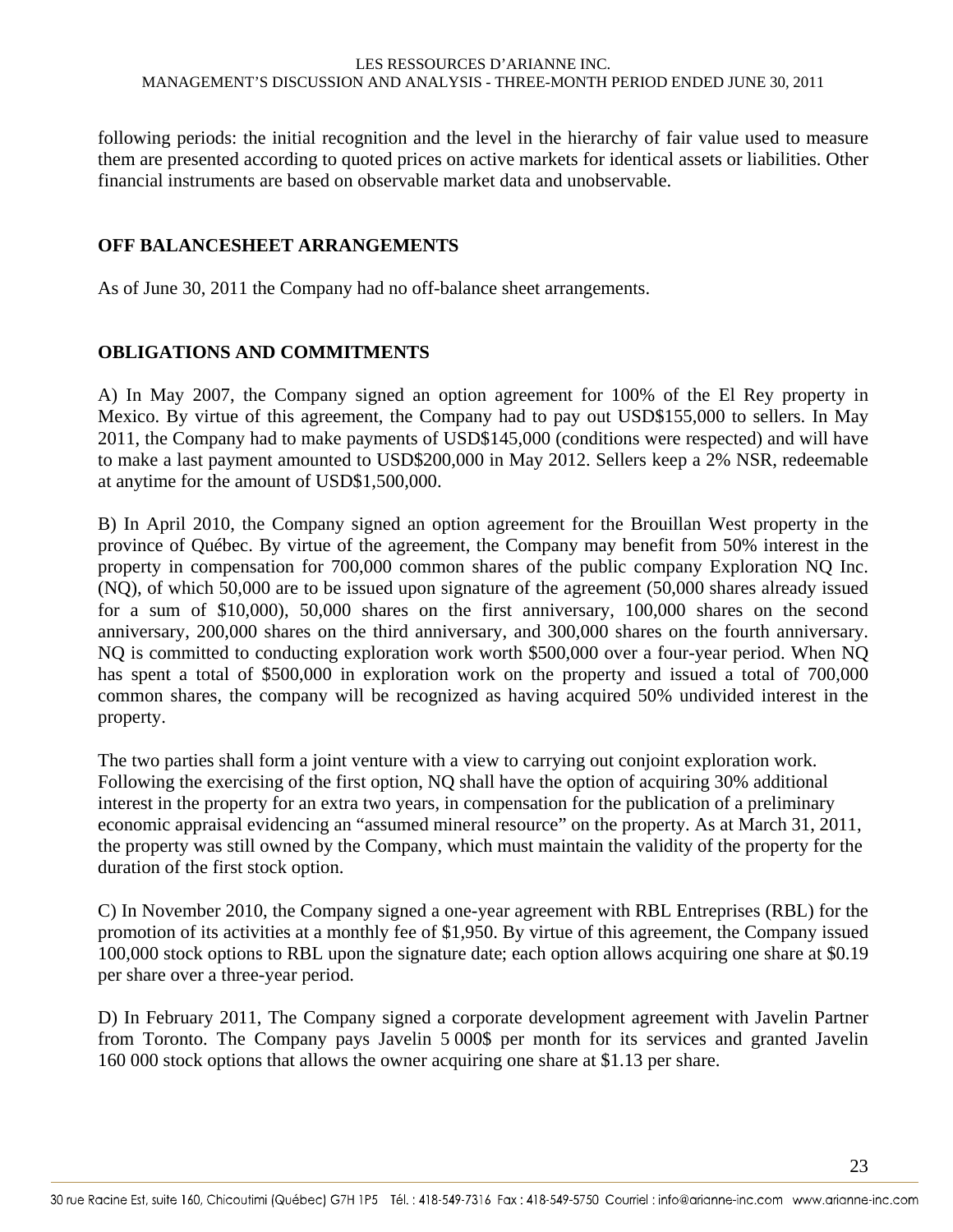#### **SUBSEQUENT EVENTS**

From July 1 to August 29, 2011, the Company issued 402,033 common shares following the subscription warrant exercise, for a total of \$86,240.

In August 2011, the Company has granted 2,050,000 stock options. Each stock option allow the owner to make subscription for \$1.37 per common share for a 10 year period.

#### **TRANSITION TO IFRS**

The consolidated interim financial statements have been prepared in accordance with IAS 34, *Interim Financial Reporting* as adopted by the Accounting Standards Board of Canada. These are the Company's first consolidated interim financial statements prepared in accordance with International Financial Reporting Standards ("IFRS") and IFRS 1 *First-time Adoption of International Financial Reporting Standards* has been applied and with the accounting policies the Company expects to adopt on its first annual IFRS December 31, 2011 financial statements. Those accounting policies are based on the IFRS and International Financial Reporting Interpretations Committee ("IFRIC") that the Company expects to be applicable at that time.

The consolidated interim financial statements were previously prepared under Canadian Generally Accepted Accounting Principles («GAAP»). The transition date to IFRS is January 1, 2010. An explanation of how the transition to IFRS has affected the reported financial position, financial performance and cash flows of the Company is provided in Note 21 which includes a reconciliation of equity and income statement for the comparative period and of equity at the date of transition reported under Canadian Generally Accepted Accounting Principles ("GAAP") to those reported for that period and at the date of transition under IFRS.

The financial statements have been prepared in accordance with Canadian generally accepted accounting principles and on the basis of the going-concern assumption, meaning that the Company will be able to realize its assets and discharge its liabilities in the normal course of operations.

Since the Company as yet to determine if the mining properties contains a mineral reserve that could be economically exploited. The exploration and the development of the mineral deposits imply important financial risk. The success of the Company will depend on certain factors, one of which is the risk related to the exploration and the extraction.

For the period six-months period ending June 30 2011, the Company registered a net loss of \$16,812 (\$260,857 in 2010). Management periodically searches for means of obtaining financing under the form of emitting flow through shares, subscription bonds and share options as to be able to peruse its activities. Even though, this has been possible in the past there is no guarantee that it will continue to success in the future. Should management be unable to obtain new funds, the Company could then be unable to continue its activities, and the realized amounts as an asset could then be of a lesser value than what is presented in the financial statements.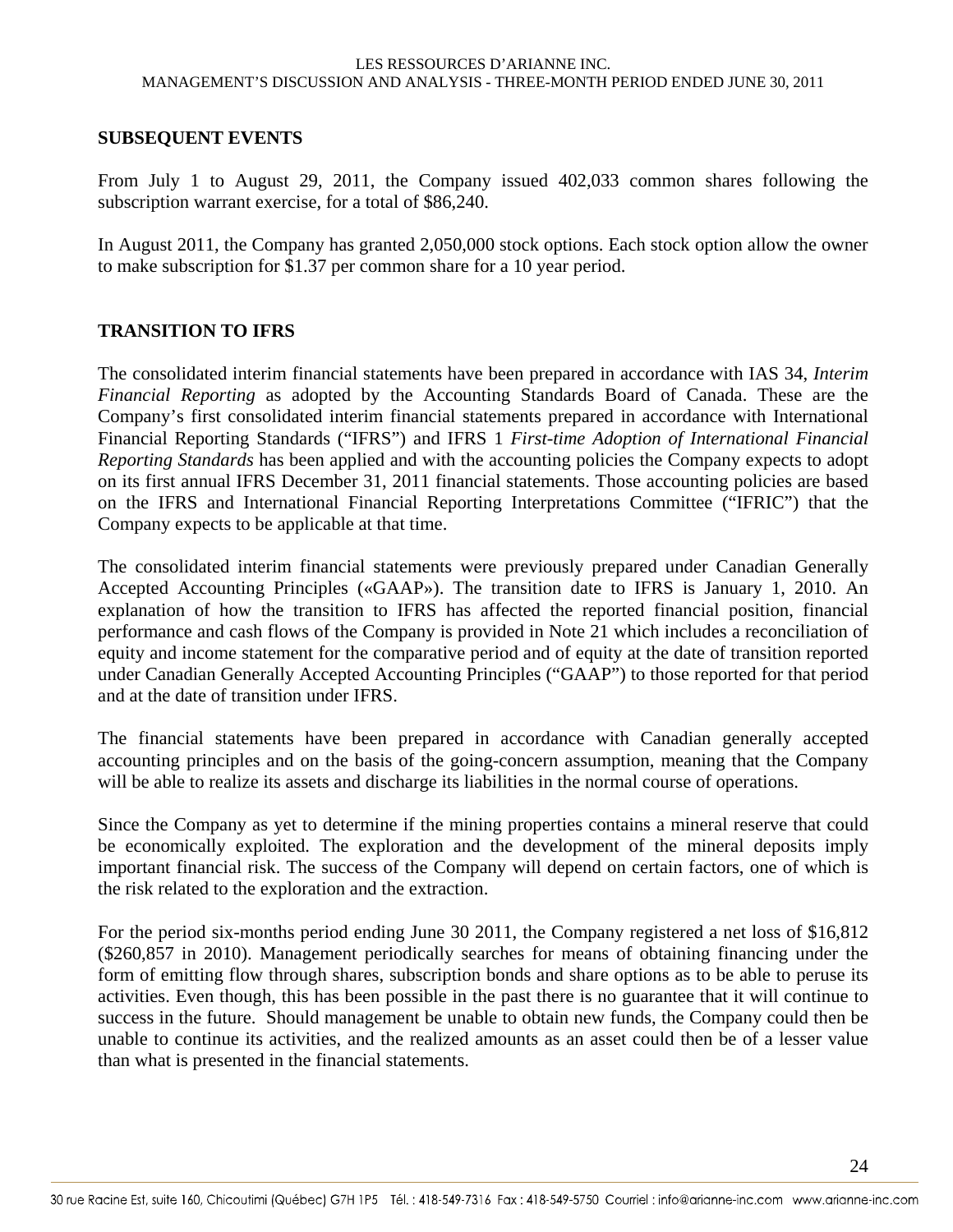The preparation of financial statements in accordance with IAS 34 requires the use of certain critical accounting estimates. It also requires management to exercise judgment in applying the Company's accounting policies. The note describes the areas involving a higher degree of judgment or complexity, or areas where assumptions and estimates are significant to the financial statements. These changes have no incidence on the Company. Principal accounting policies used for the quarter financial statements are described in note 3. IFRS does not regulate accounting policies for flow-through shares and their fiscal treatment. The Company has adopted the same position for treatments as the Mining Workgroup on IFRS created by the Canadian Institute of Chartered Accountants (CICA) and the Prospectors and Developers Association of Canada (PDAC).

The Company considers the emitting flow through shares constitute in substance an emission of common share; the saleable rights of taxable deductibility. The saleable rights of taxable deductibility are evaluated by means of the method of relative fair value. When the flow-through shares are issued, the saleable rights of taxable deductibility are deferred and present as a liability in the financial statement. When the admissible expense is engaged (as long as the intent is to renounce it), the saleable rights of taxable deductibility is accounted as an expense as the reduction of the income taxes deferred and the liability account of the income taxes deferred is accounted temporarily for the differences that are taxable. These differences that come from the difference between the accounting values of admissible expenses can be capitalised as an asset in the financial statements and their fiscal value of these expenses. The renounced expenses relative to the flow through shares can lead to them being accounted as a differed income tax asset that has previously never been arrived at.

### **INFORMATION TECHNOLOGY**

Information technology is supported by accounting software that meets the needs of the Company. The technology enables the Company to prepare quarter reports and to budget costs.

Company management periodically reviewed its exploration budgets during 2011, relative to market developments, the sale or acquisition of exploration projects, price fluctuations of various minerals, and the financing potential thus generated.

### **COMMERCIAL ACTIVITIES**

The history of the Company is found on the Les Ressources d'Arianne Inc. Website, along with its operational, quality assurance, board of governors, and management policies.

The Company is a member of an Eco-Advising Chair, a research and intervention chair on information management systems for greenhouse gas emission accounting.

The Company is also part of an organization, LE CONSORTIUM DE RECHERCHE EN EXPLORATION MINÉRALE, a Quebec corporation involved in applied research on mining exploration throughout the province of Quebec.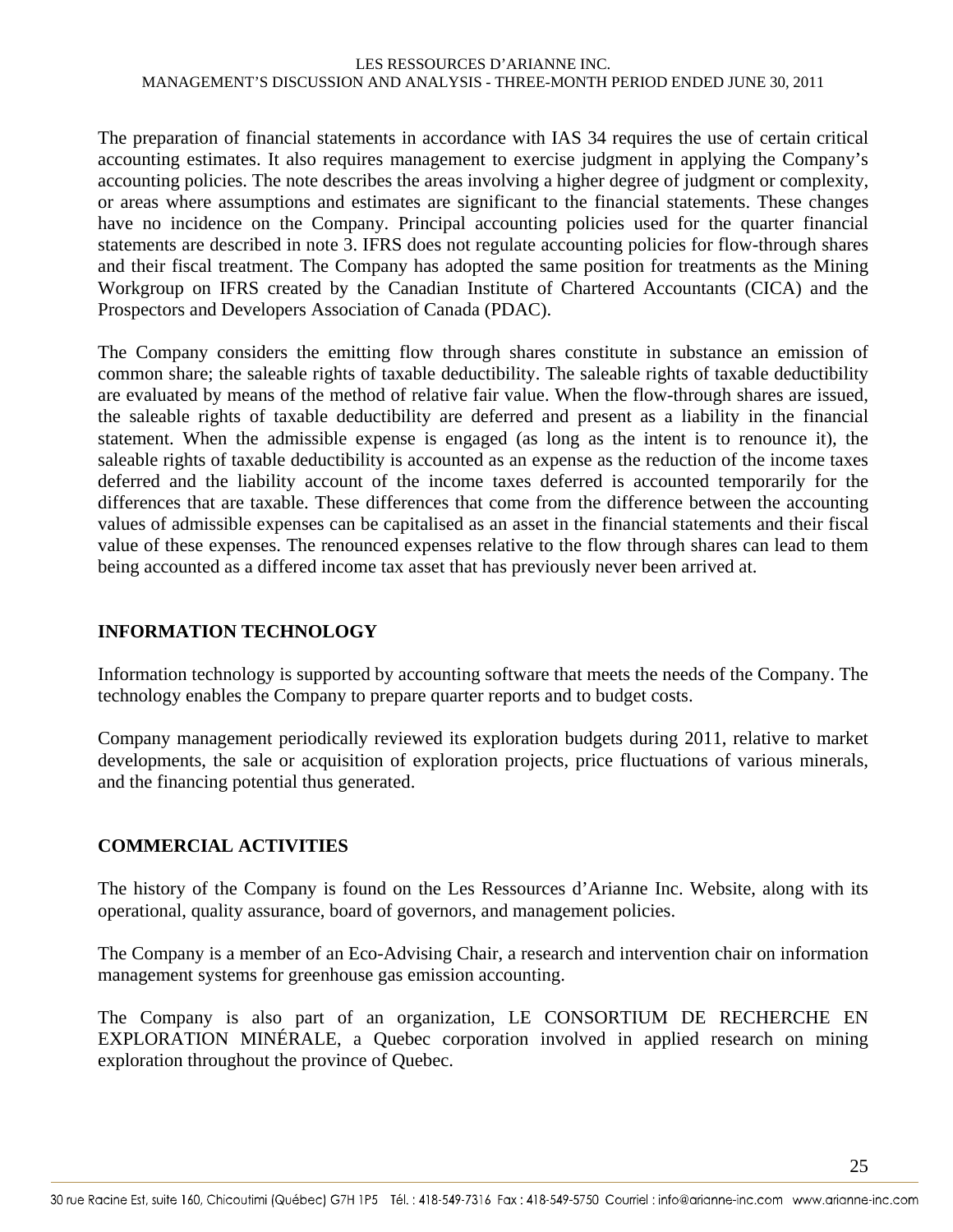As of December 31, 2010, no significant differences in accounting treatments had been detected and the Company does not anticipate that its opening balance sheet will require any significant adjustments upon the transition date, set for January 1, 2011. Application of the IFRS standards will not significantly modify the accounting practice of the Company. However, there will be more significant effects in terms of financial statement disclosures.

### **INTERNAL CONTROL OF FINANCIAL INFORMATIONS (ICFI)**

Management uses an internal financial information control system, which ensures access to the qualitative characteristics of the financial information useful to investors, lenders, and other creditors, current or potential, for decision-making purposes regarding the Company, based on the information reported in the financial statements. The characteristics of the financial information are: relevance, relative importance, reliability, application of essential and ancillary qualitative characteristics, such as comparability, verifiability, speed, and understandability. The burden of costs involved in providing useful financial information must not be omitted.

#### **RISKS AND UNCERTAINTIES**

The following statements involve a number of risks which, according to Management, could materially affect the Company's activities:

#### **Financial risk**

Additional funds may be required to finance exploration or development work. There is no assurance that such financing will be available to the Company. In addition, even though financing might be successfully completed, there is no assurance that it would be available on terms favourable to the Company or would provide sufficient funds to reach its objectives.

#### **Risks related to property titles**

Although the Company has obtained title opinions with respect to some of its properties and has taken reasonable measures to ensure proper title to its properties, there is no guarantee that title to any of its properties will not be challenged or impugned. Third parties may have valid claims underlying portions of the Company's interests.

#### **Risks related to industry conditions**

Mining exploration and development entail a high degree of risk that even careful assessment combined with experience and knowledge cannot completely eliminate. While the discovery of a deposit can prove extremely lucrative, few properties explored ever reach the production stage. Considerable expenditures may be required to establish ore reserves, develop metallurgical processes and build the facilities required for mining and processing on a given site. There is no assurance that the Company's mineral exploration and development programs will result in profitable mining operations. The economic viability of mineral deposits depends on many factors, some of which are related to the specific characteristics of a given deposit, including its size, grade and proximity to infrastructure, as well as the cyclical nature of metal prices and such other factors as government regulations, especially regulations relating to royalties, allowable production, importing and exporting minerals, and environmental protection. The effect of these factors cannot be accurately evaluated.

#### **Risks related to government regulations**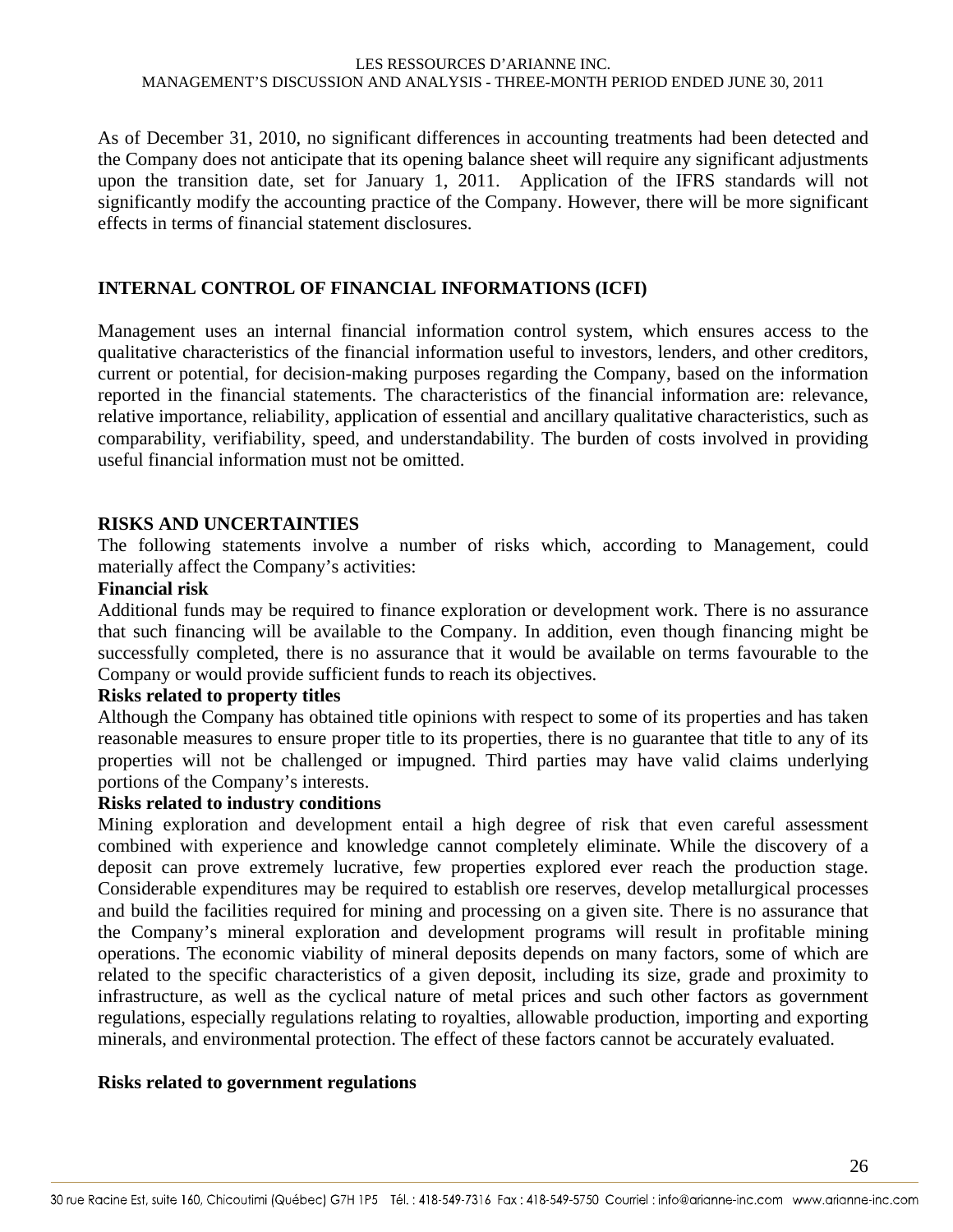The Company's activities must comply with a variety of legislation governing exploration and development, environmental protection, permits and the overall approval of mining operations. Mining and exploration activities are also subject to various laws and regulations relating to environmental protection. The Company is of the opinion that it is in compliance with the material aspects of such legislation. Any changes in legislation could have an adverse effect on the Company's operations.

#### **Risks related to taxation**

There can be no assurance that Canadian or Quebec taxation authorities will agree that the Company's expenditures qualify as Canadian Exploration Expenses. The Company is exposed to various financial risks: market risk, credit risk, and liquidity risk.

### *- Market risk*

### **i) Fair Value**

The fair appraisal value is set on the date of the statements and relative to relevant market information and other data regarding the financial instruments. The fair values of the cash account, exploration cash account, and creditors and incurred expenses closely correspond to their book values due to their short term. Investments are reported at fair value.

#### **ii) Hierarchy of fair value measurements**

The only financial instruments measured at fair value are the cash, cash reserved for exploration and evaluation, and investments. These are classified as Level 1. They are measured based on observable market data. The Big Bang Ressources Ltée shares were classified as Level 3 of fair value hierarchy. They are measured based on non-observable market data.

#### **iii) Interest risk rate**

Interest rate risk is the risk that the fair value of future cash flows of a financial instrument will fluctuate due to changes in market interest rates. Accordingly, there are a few exposures to fair value variation. The other financial assets and liabilities are not exposed to interest rate risk because they don't bear interest.

#### **iv) Currency risk**

The Company is exposed to currency risk due to a few transactions made in American dollars. As of June 30, 2010, the Company had a bank account in the amount of US\$60,371. Consequently, some assets, liabilities, and charges are exposed to currency fluctuations.

#### **v) Credit risk**

Credit risk is the risk that a party to a financial instrument cannot meet their obligations, leading to financial loss for the other party. The cash account, exploration cash account, and investments are the financial instruments of the Company that are most exposed to credit risk. The credit risk to the cash account and exploration cash account is limited because the parties to agreement are financial institutions with high credit ratings from international credit agencies. Moreover, as the majority of accounts receivable is with the provincial and federal governments, in the form of commodity tax credits and government funding, the credit risk is very limited.

### **vi) Liquidity risk**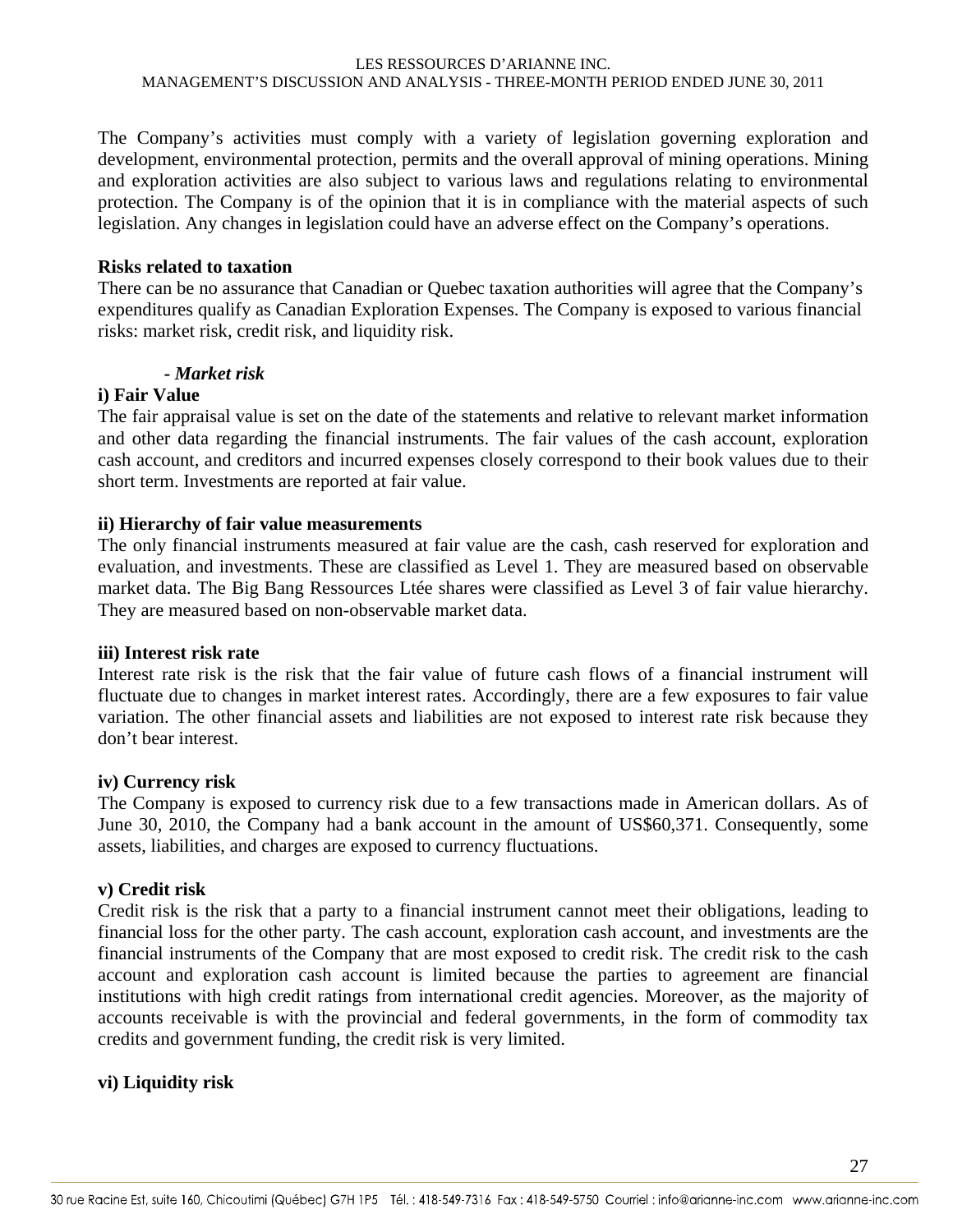The liquidity risk is the risk that an entity is unable to meet its financial liability obligations. At the end of June 2011, the Company had sufficient liquidity to manage, over the next fiscal year, its existing and future financial liabilities linked to company commitments.

### **FURTHER INFORMATION FOR ISSUERS WITHOUT SIGNIFICANT INCOME**

The company provides information on the exploration and evaluation assets posted in Note 9 of its three-months quarter financial statements for the period ending June 30, 2011.

General administration costs for the fiscal six-months period ending June 30, 2011, comprise the following expenses:

|                                  | <b>JUNE 30,</b> | <b>JUNE 30,</b> |
|----------------------------------|-----------------|-----------------|
|                                  | 2011            | 2010            |
| Salaries and employee benefits   | 115 018         |                 |
| Share-based compensation         | 187 056         | 120 000         |
| Professional and consultant fees | 79 621          | 12 500          |
| Management fees                  | 39 811          | 42 000          |
| Registration and listing fees    | 40 5 84         | 34 642          |
| Annual general meeting           | 20 503          | 13 909          |
| Formation                        | 2 3 0 1         |                 |
| Advertising                      | 55 557          | 11 366          |
| Travelling and promotion         | 70 877          | 28 573          |
| <b>Relation with investors</b>   | 42 390          | 7 3 8 4         |
| Insurance                        | 4 1 2 0         | 4 3 7 6         |
| Rent and office expenses         | 27 051          | 7782            |
| Interest and bank expenses       | 686             | 370             |

### **CERTIFICATION OF DISCLOSURE IN ANNUAL REPORTS**

The Company President and the Chief financial officer have signed the official certifications as required by Regulation 52-109A1, Certification of disclosure in issuers' annual and interim filings, which confirms that the annual reports submitted have been controlled for false or misleading information, and the presentation of a true-and-fair view. The Company President and the Chief financial officer have confirmed having examined the financial statements and management report.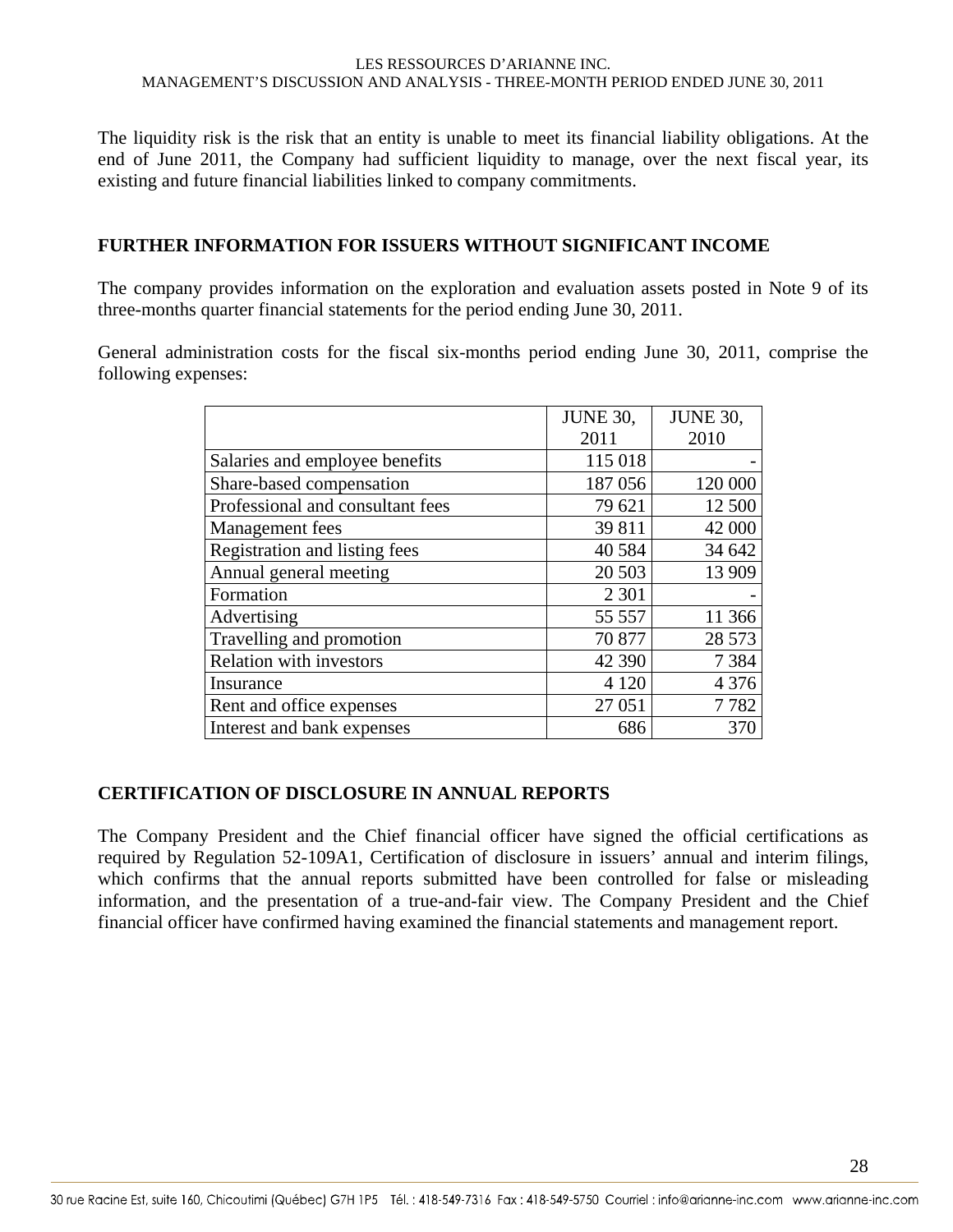#### **MANAGEMENT'S RESPONSABILITY**

The Company's management is responsible for the financial statements and other financial information in this report. The statements were prepared in accordance with Generally Accepted Accounting Principles in Canada and were approved by the Board of Directors upon recommendation of the Audit Committee. These financial statements include certain amounts based on the use of estimates and judgments. Management has established these amounts in a reasonable manner, in order to ensure that the financial statements are presented fairly in all material respects.

Additional information is available on SEDAR at www.sedar.com in the section of documents submitted by Arianne or on the Company's Website www.arianne-inc.com

Saguenay, August 29, 2011

(s) Bernard Lapointe (s) Lucie Hébert<br>
Rernard Lapointe (s) Lucie Hébert CA Bernard Lapointe Chief Executive Officer Chief Financial Officer